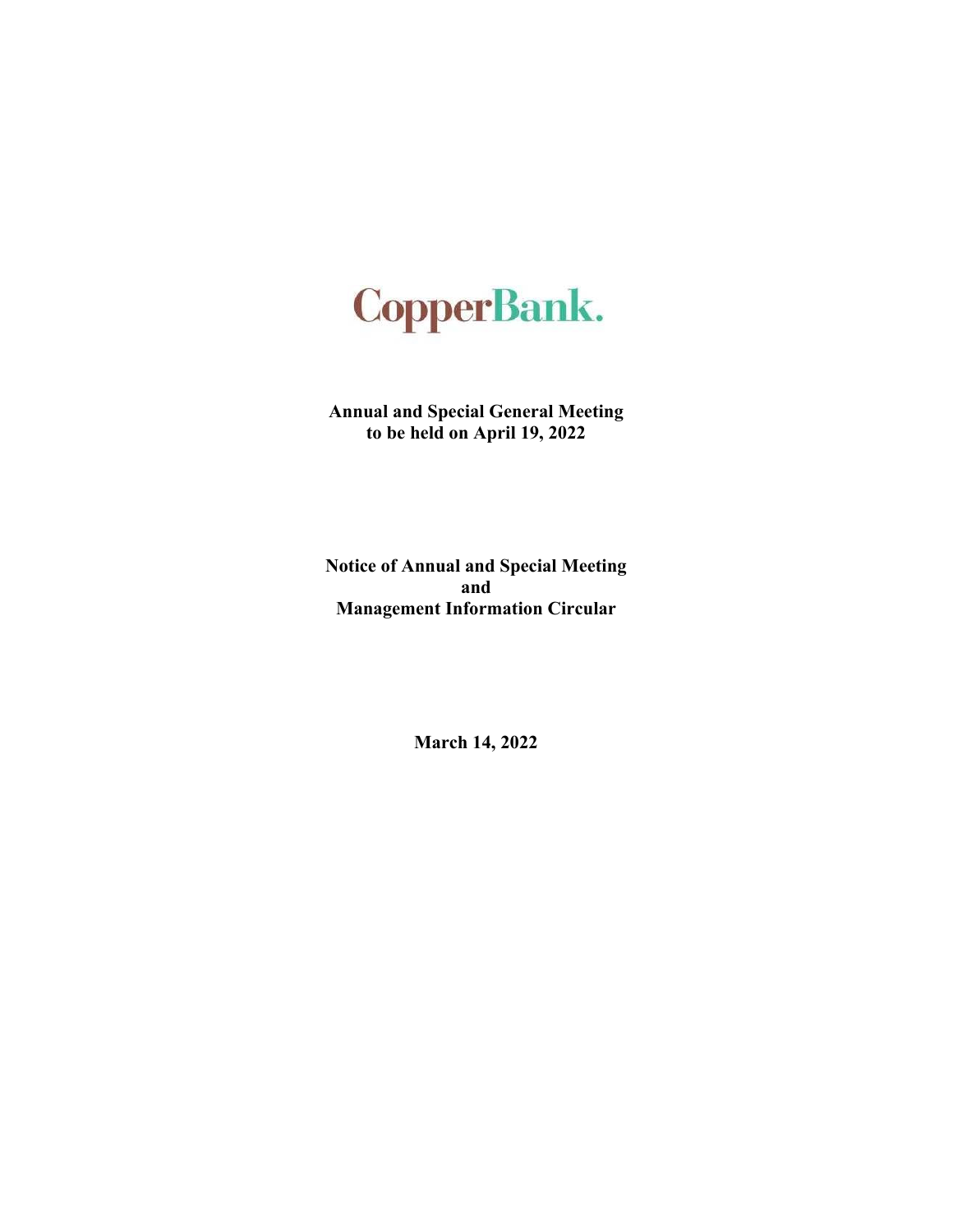# **COPPERBANK RESOURCES CORP.**

250 – 200 Burrard Street Vancouver, BC, Canada, V6C 3L6

# **NOTICE OF (VIRTUAL) ANNUAL SPECIAL MEETING OF SHAREHOLDERS**

| Date          | Tuesday, April 19, 2022  |
|---------------|--------------------------|
| Time:         | 9:00 a.m. Vancouver time |
| Live Webcast: | meetnow.global/MF67T2F   |

NOTICE IS HEREBY GIVEN that an annual general meeting (the "**Meeting**") of the shareholders of CopperBank Resources Corp. (the "**Company**") will be conducted via live webcast for the following purposes:

- 1. to receive the audited consolidated financial statements of the Company for the year ended December 31, 2021, together with the auditor's report thereon;
- 2. to set the number of directors at seven;
- 3. to elect directors for the ensuing year;
- 4. to appoint Smythe LLP, Chartered Professional Accountants, as auditor of the Company for the ensuing year and to authorize the directors to fix their remuneration;
- 5. to consider and, if thought fit, to amend the articles of the Company to change the name of the Company from "CopperBank Resources Corp." to "Faraday Copper Ltd." or such other name determined by the directors and acceptable to the Registrar under the *Business Corporations Act* (British Columbia) and the TSX Venture Exchange; and
- 6. to transact such other business as may properly be put before the Meeting.

Accompanying this Notice of Meeting is the Management Information Circular where you can find more information on how to vote your shares in the Company.

You are entitled to vote at the Meeting if you were a shareholder as at the close of business on March 11, 2022.

Registered shareholders and duly appointed proxyholders can participate in and listen to the presentation, vote and submit questions during the Meeting by visiting the following URL: meetnow.global/MF67T2F.

DATED at Vancouver, British Columbia, the 14<sup>th</sup> day of March, 2022.

# **ON BEHALF OF THE BOARD**

(signed) "*Russell Ball*"

Russell Ball Chair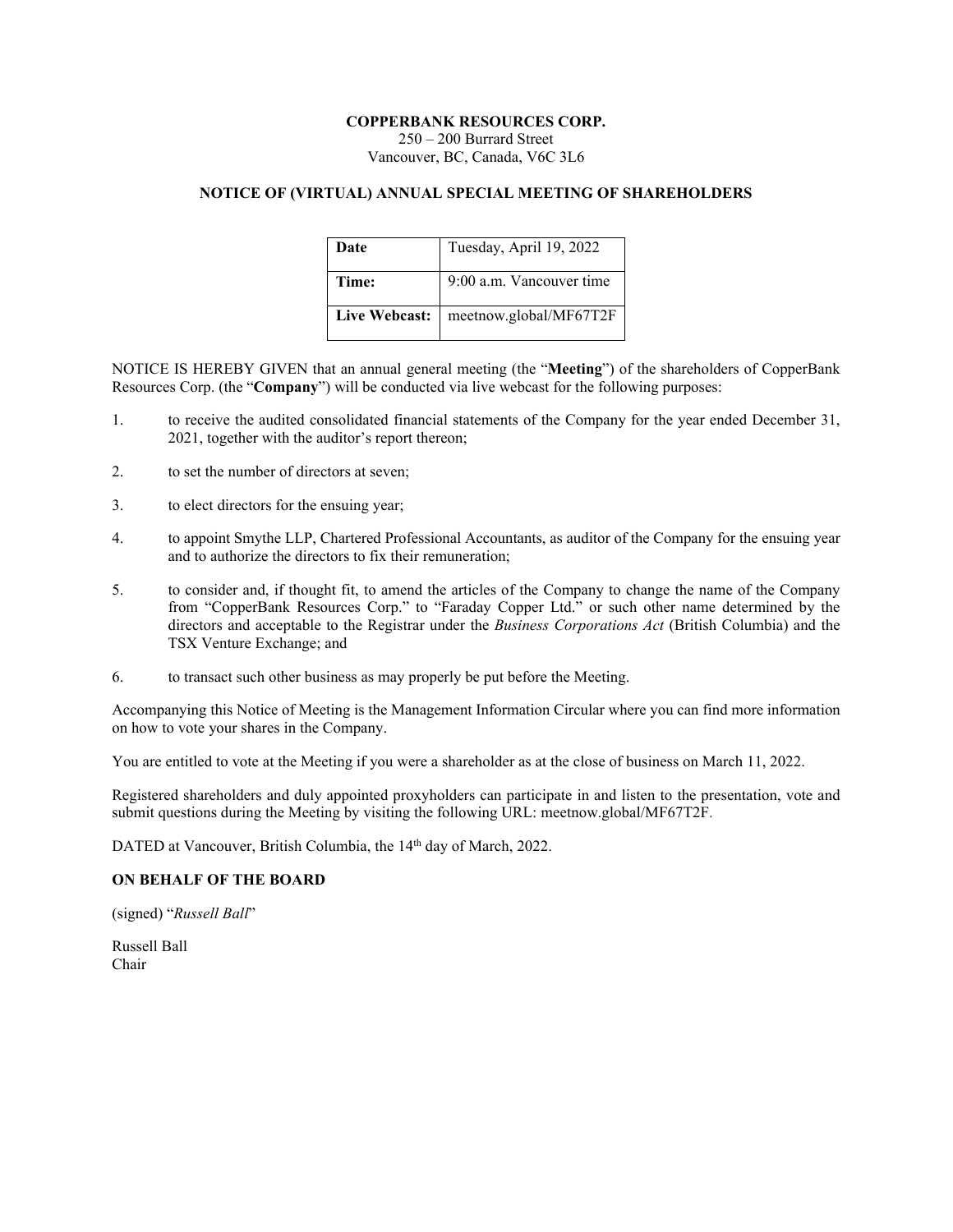# **CopperBank.**

# **MANAGEMENT INFORMATION CIRCULAR**

# **FOR THE 2022 VIRTUAL ANNUAL SPECIAL MEETING OF SHAREHOLDERS**

This Management Information Circular (the "**Circular**") is furnished in connection with the solicitation of proxies by management ("**Management**") of **Copperbank Resources Corp.** (the "**Company**") for use at the virtual Annual Special Meeting (the "**Meeting**") of the shareholders of the Company ("**Shareholders**"), to be held at the time and place and for the purposes set forth in the accompanying Notice of Meeting and at any adjournment thereof.

# **DATE AND CURRENCY**

The date of this Circular is March 14, 2022. Unless otherwise indicated, all dollar amounts referred to herein are in Canadian dollars.

# **PERSONS MAKING THIS SOLICITATION OF PROXIES**

This solicitation is made on behalf of Management. It is expected that the solicitation will be primarily by mail. Proxies may also be solicited personally by employees of the Company. Cost of the solicitation will be borne by the Company. In addition to the use of mail, proxies may be solicited by personal interviews, personal delivery, telephone or any form of electronic communication or by directors, officers and employees of the Company who will not be directly compensated for their efforts. The Company has arranged for intermediaries (the "**Intermediaries**") to forward meeting materials to beneficial owners ("**Non-Registered Shareholders**") of the common shares of the Company ("**Common Shares**") held of record by those Intermediaries and the Company may reimburse the Intermediaries for their reasonable fees and disbursements in that regard.

# **PARTICIPATING AND VOTING AT THE LIVE WEBCAST**

Shareholders and duly appointed proxyholders can attend the meeting online by going to meetnow.global/MF67T2F.

- Registered Shareholders (as defined in this Circular under the heading "Voting at the Meeting") and duly appointed proxyholders can participate in the meeting by clicking "**Shareholder**" and entering a Control Number or an Invitation Code before the start of the meeting.
	- o Registered Shareholders The 15-digit control number is located on the form of proxy or in the email notification you received.
	- o Duly appointed proxyholders Computershare will provide the proxyholder with an Invitation Code after the voting deadline has passed.
- Voting at the meeting will only be available for Registered Shareholders and duly appointed proxyholders. Non-Registered Shareholders who have not appointed themselves may attend the meeting by clicking "**Guest**" and completing the online form.

Shareholders who wish to appoint a third party proxyholder to represent them at the online meeting **must submit their proxy or voting instruction form (as applicable) prior to registering their proxyholder. Registering the proxyholder is an additional step once a shareholder has submitted their proxy/voting instruction form. Failure to register a duly appointed proxyholder will result in the proxyholder not receiving an Invitation Code to participate in the meeting.**

To register a proxyholder, shareholders MUST visit http://www.computershare.com/copperbank by Thursday, April 14, 2022 at 9:00 a.m. Vancouver time and provide Computershare with their proxyholder's contact information, so that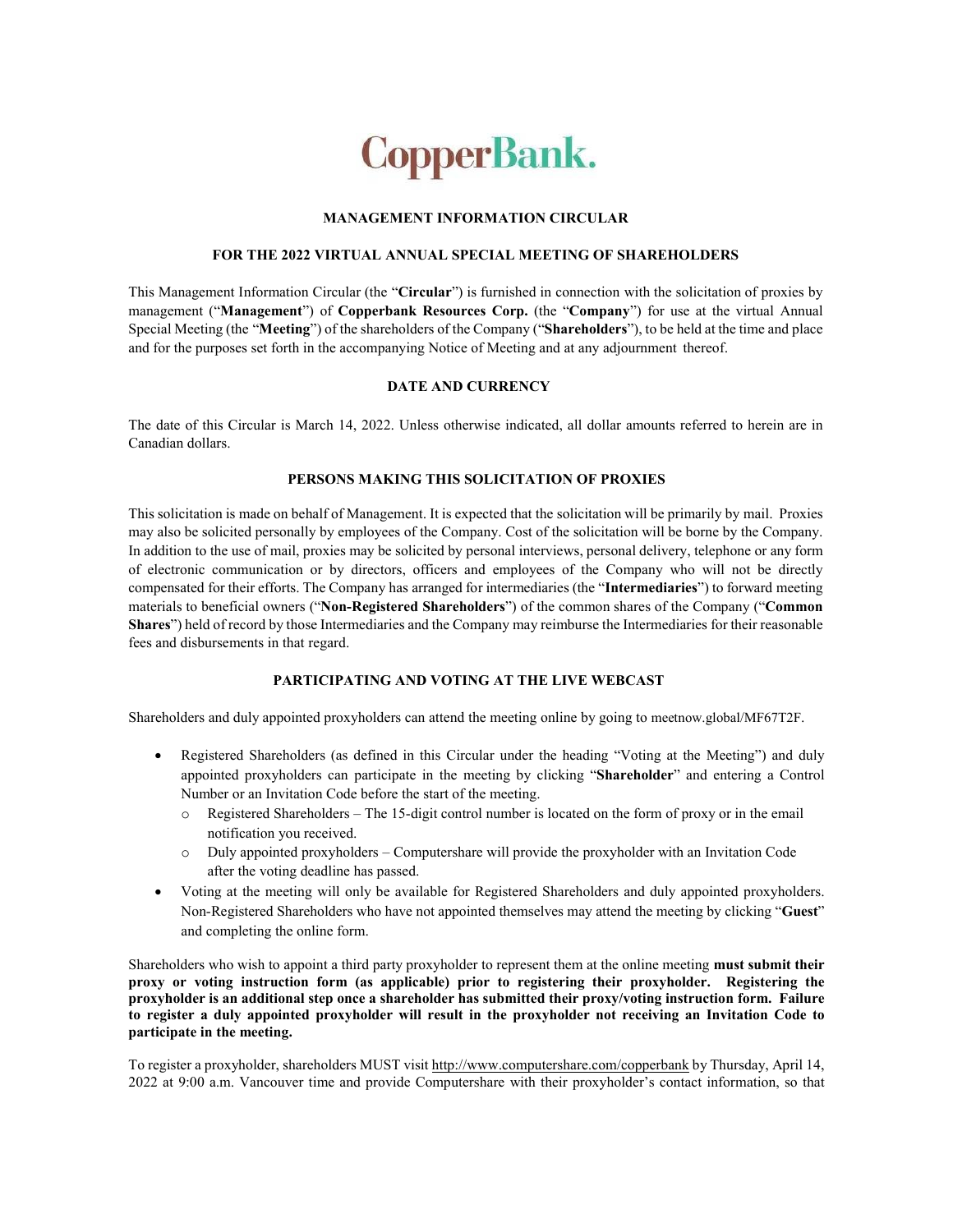Computershare may provide the proxyholder with an Invitation Code via email.

It is important that you are connected to the internet at all times during the meeting in order to vote when balloting commences.

In order to participate online, shareholders must have a valid 15-digit control number and proxyholders must have received an email from Computershare containing an Invitation Code.

#### *Participating At The Meeting*

The meeting will be hosted online by way of a live webcast. Shareholders will not be able to attend the meeting in person. A summary of the information shareholders will need to attend the online meeting is provided below. The meeting will begin at 9:00 a.m. Vancouver time on April 19, 2022.

- Registered Shareholders that have a 15-digit control number, along with duly appointed proxyholders who were assigned an Invitation Code by Computershare Trust Company of Canada / Computershare Investor Services Inc. ("**Computershare**") (see details under the heading "Appointment of Proxies"), will be able to vote and submit questions during the meeting. To do so, please go to meetnow.global/MF67T2F prior to the start of the meeting to login. Click on "Shareholder" and enter your 15-digit control number or click on "Invitation Code" and enter your Invitation Code. Non-Registered Shareholders who have not appointed themselves to vote at the meeting, may login as a guest, by clicking on "Guest" and complete the online form.
- United States Beneficial holders: To attend and vote at the virtual Meeting, you must first obtain a valid legal proxy from your broker, bank or other agent and then register in advance to attend the Meeting. Follow the instructions from your broker or bank included with these proxy materials, or contact your broker or bank to request a legal proxy form. After first obtaining a valid legal proxy from your broker, bank or other agent, to then register to attend the Meeting, you must submit a copy of your legal proxy to Computershare or by email USlegalproxy@computershare.com. Requests for registration should be directed to:

Computershare 100 University Avenue 8 th Floor Toronto, Ontario M5J 2Y1 OR Email: USlegalproxy@computershare.com

Requests for registration must be labeled as "Legal Proxy" and be received no later than April 14, 2022 by 9:00 a.m. Vancouver time. You will receive a confirmation of your registration by email after we receive your registration materials. You may attend the Meeting and vote your shares at meetnow.global/MF67T2F during the meeting. Please note that you are required to register your appointment at http://www.computershare.com/copperbank.

- Non-Registered Shareholders who do not have a 15-digit control number or Invitation Code will only be able to attend as a guest which allows them listen to the meeting however will not be able to vote or submit questions.
- If you are using a 15-digit control number to login to the online meeting and you accept the terms and conditions, you will be revoking any and all previously submitted proxies. However, in such a case, you will be provided the opportunity to vote by ballot on the matters put forth at the meeting. If you DO NOT wish to revoke all previously submitted proxies, do not accept the terms and conditions, in which case you can only enter the meeting as a guest.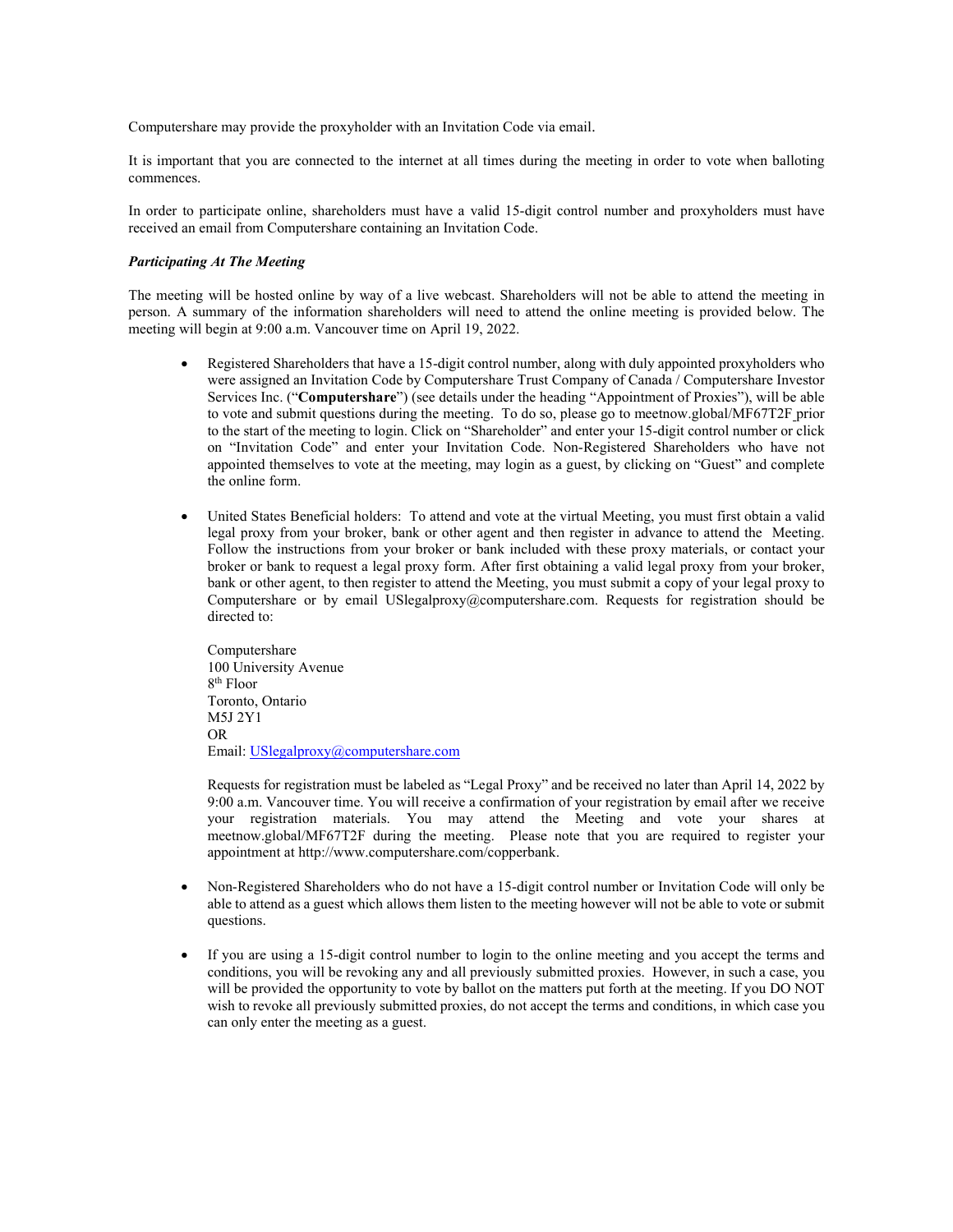If you are eligible to vote at the meeting, it is important that you are connected to the internet at all times during the meeting in order to vote when balloting commences. It is your responsibility to ensure connectivity for the duration of the meeting.

## *Voting At The Meeting*

A registered shareholder of common shares of the Company (a "**Registered Shareholder**"), or a Non-Registered Shareholder who has appointed themselves or a third party proxyholder to represent them at the meeting, will appear on a list of shareholders prepared by Computershare, the transfer agent and registrar for the meeting. To have their common shares voted at the meeting, each Registered Shareholder or proxyholder will be required to enter their control number or Invitation Code provided by Computershare at meetnow.global/MF67T2F prior to the start of the meeting. In order to vote, Non-Registered Shareholders who appoint themselves as a proxyholder **MUST** register with Computershare at http://www.computershare.com/copperbank **after** submitting their voting instruction form in order to receive a Username (please see the information under the headings "Appointment of Proxies" below for details).

# **APPOINTMENT OF PROXIES**

Shareholders who wish to appoint a third-party proxyholder to represent them at the online meeting **must submit their proxy or voting instruction form (if applicable) prior to registering your proxyholder. Registering your proxyholder is an additional step once you have submitted your proxy or voting instruction form. Failure to register the proxyholder will result in the proxyholder not receiving a Username to participate in the meeting.**  To register a proxyholder, shareholders MUST visit http://www.computershare.com/copperbank by Thursday, April 14, 2022 at 9:00 a.m. Vancouver time and provide Computershare with their proxyholder's contact information, so that Computershare may provide the proxyholder with a Username via email.

A proxy can be submitted to Computershare either in person, or by mail or courier, to 100 University Avenue, 8th Floor, Toronto, Ontario, M5J 2Y1, or via the internet at www.investorvote.com. The proxy must be deposited with Computershare by no later than 9:00 a.m. Vancouver time on Thursday, April 14, 2022, or if the meeting is adjourned or postponed, not less than 48 hours, excluding Saturdays, Sundays and statutory holidays, before the commencement of such adjourned or postponed meeting. If a shareholder who has submitted a proxy attends the meeting via the webcast and has accepted the terms and conditions when entering the meeting online, any votes cast by such shareholder on a ballot will be counted and the submitted proxy will be disregarded.

Without a Username, proxyholders will not be able to vote at the meeting.

# **VOTING BY PROXY AND EXERCISE OF DISCRETION**

On any poll, the persons named in the enclosed Proxy will vote the Common Shares in respect of which they are appointed and, where directions are given by the Shareholder in respect of voting for or against any resolution, will do so in accordance with such direction.

**In the absence of any direction in the Proxy, it is intended that such Common Shares will be voted in favour of the motions proposed to be made at the Meeting and for the election of the Management nominees for directors and auditor, as stated under the headings in the Circular.** The Proxy enclosed, when properly signed, confers discretionary authority with respect to amendments or variations to any matters which may properly be brought before the Meeting. At the time of printing of the Circular, Management is not aware that any such amendments, variations or other matters are to be presented for action at the Meeting. However, if any other matters which are not now known to Management should properly come before the Meeting, the Proxies hereby solicited will be exercised on such matters in accordance with the best judgment of the nominee.

# **REVOCATION OF PROXIES**

Any Registered Shareholder who has returned a Proxy may revoke it at any time before it has expired. In addition to revocation in any other manner permitted by law, a Shareholder may revoke a Proxy either by (a) signing a Proxy bearing a later date and depositing it at the place and within the time aforesaid, or (b) signing and dating a written notice of revocation (in the same manner as the Proxy is required to be executed as set out in the notes to the Proxy)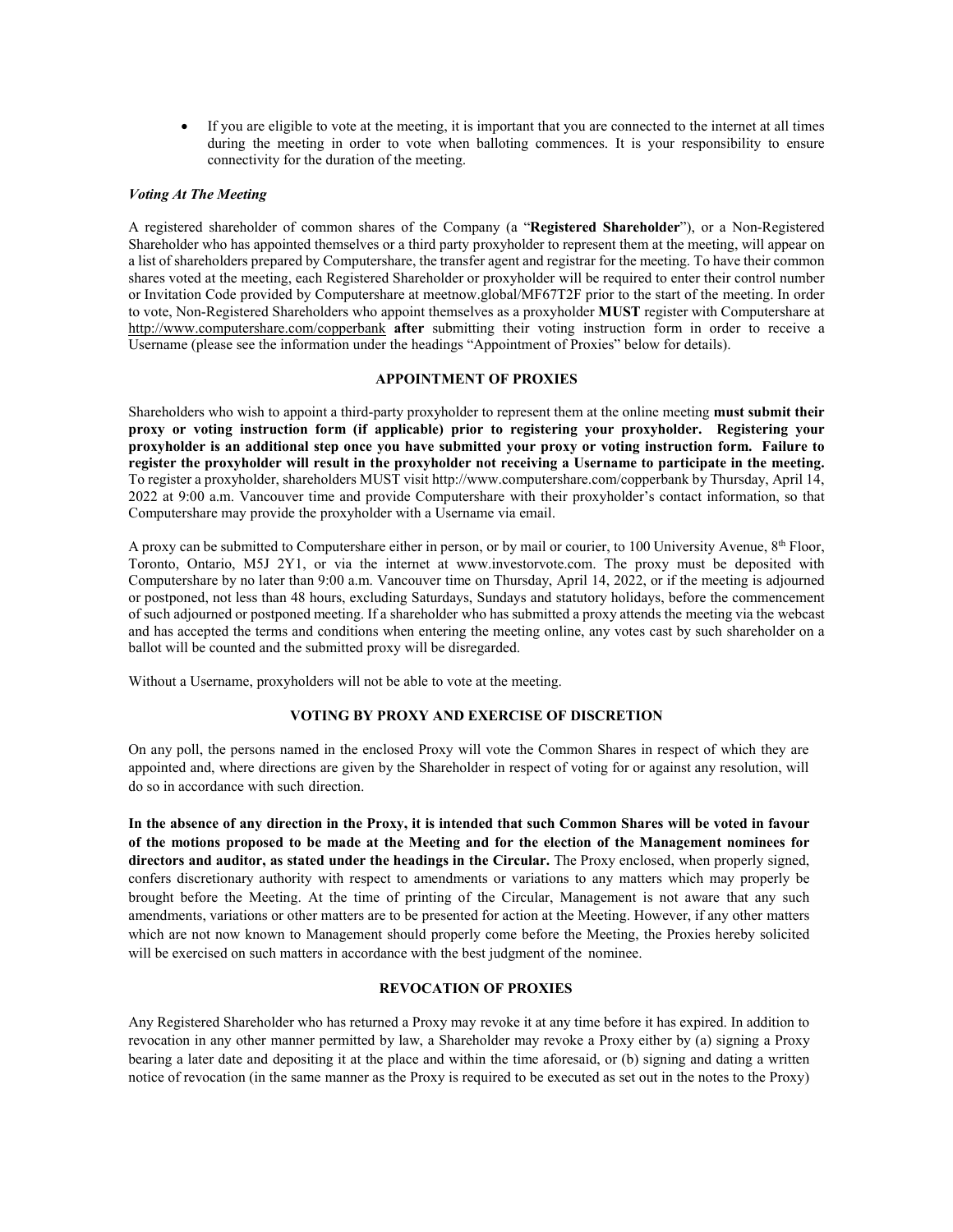and either depositing it at the place and within the time aforesaid or with the Chairman of the Meeting on the day of the Meeting or on the day of any adjournment thereof, or (c) registering with the scrutineer at the Meeting as a Shareholder present in person, whereupon such Proxy shall be deemed to have been revoked**. Only Registered Shareholders have the right to revoke a Proxy. Non-Registered Shareholders who wish to change their vote must arrange for their respective Intermediaries to revoke the Proxy on their behalf.**

## **INTERESTS OF CERTAIN PERSONS IN MATTERS TO BE ACTED UPON**

Other than as disclosed elsewhere in the Circular, none of the directors or senior officers of the Company, no proposed nominee for election as a director of the Company, none of the persons who have been directors or senior officers of the Company since the commencement of the Company's last completed financial year and no associate or affiliate of any of the foregoing persons has any material interest, direct or indirect, by way of beneficial ownership of securities or otherwise, in any matter to be acted upon at the Meeting.

# **VOTING SHARES AND PRINCIPAL HOLDERS THEREOF**

The authorized capital of the Company consists of an unlimited number of Common Shares without par value. As at March 14, 2022, there are 97,112,338 Common Shares issued and outstanding. Each Common Share carries the right to one vote. At a general meeting of the Company, on a show of hands, every Shareholder present in person shall have one vote and, on a poll, every Shareholder shall have one vote for each Common Share of which he or she is the holder.

Only Shareholders of record on the close of business on March 11, 2022, who either personally attend the Meeting or who complete and deliver a Proxy in the manner and subject to the provisions set out under the heading "Proxy Instructions" will be entitled to have his or her Common Shares voted at the Meeting or any adjournment thereof.

To the knowledge of the directors and senior officers of the Company there are no persons who, directly or indirectly, exercise control or direction over Common Shares carrying more than 10% of the voting rights attached to all outstanding Common Shares.

The above information was supplied to the Company by the Shareholders and from the insider reports available at www.sedi.com.

# **PARTICULARS OF MATTERS TO BE ACTED UPON**

#### *Receipt of Financial Statements*

The Financial Statements of the Company for the financial year ended December 31, 2021 and the auditors' report thereon will be presented to the Meeting. Copies are available online at www.sedar.com.

#### *Appointment of Auditors*

At the Meeting, Shareholders will be asked to pass an ordinary resolution to appoint Smythe LLP, Chartered Professional Accountants, as auditors of the Company for the financial year ending December 31, 2022 and to authorize the directors of the Company to fix the remuneration to be paid to the auditors for the financial year ending December 31, 2022. An ordinary resolution needs to be passed by a simple majority of the votes cast by the Shareholders present in person or represented by proxy and entitled to vote at the Meeting.

Smythe LLP, Chartered Professional Accountants was appointed auditor of the Company at its inception.

**Management recommends that Shareholders vote for the approval of the appointment of Smythe LLP, Chartered Professional Accountants as the Company's auditors for the Company's financial year ending December 31, 2022 and the authorization of the directors of the Company to fix the remuneration to be paid to**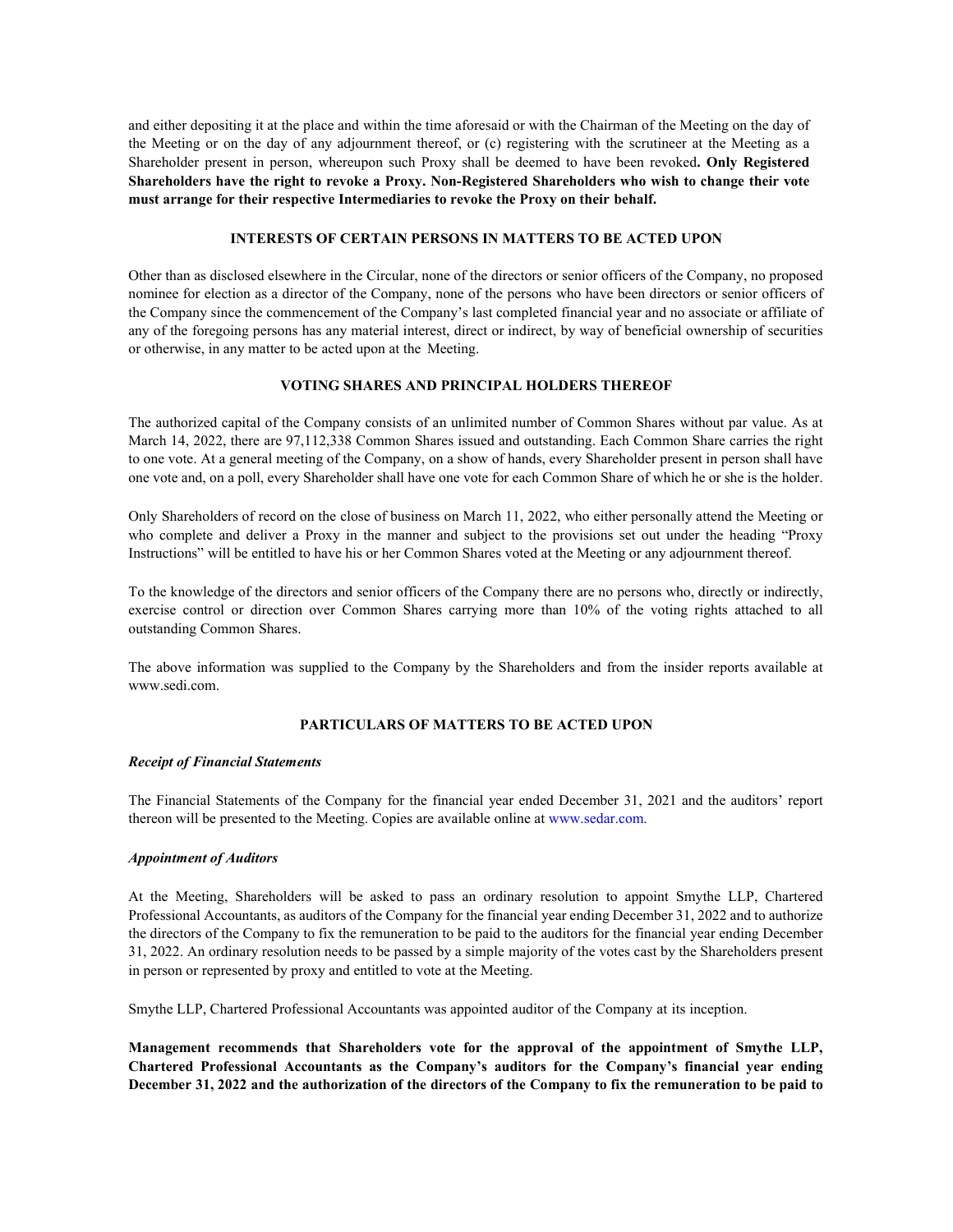#### **the auditors for the financial year ending December 31, 2022.**

#### *Amendment of Articles to Reflect a Name Change*

Shareholders will be asked at the Meeting to pass a special resolution to amend the articles of the Company to change the name of the Company from "CopperBank Resources Corp." to "Faraday Copper Ltd." or such other name determined by the directors and acceptable to the Registrar under the *Business Corporations Act* (British Columbia) and to the TSX Venture Exchange (the "**Name Change**"). The purpose of the Name Change is to better reflect (i) that the Company is not a bank and (ii) the Company's strategy to technically advance its assets in alignment with the global shift towards electrification and decarbonisation.

The resolution to amend the articles must be passed by special resolution, meaning a resolution passed by a majority of not less than two-thirds (2/3) of the votes cast by the Shareholders who vote, either in person or by proxy, in respect of the resolution at the Meeting. The text of the special resolution proposed to be submitted to the Meeting is as follows:

#### "**BE IT RESOLVED** as a special resolution that:

- 1. the articles of the Company be amended in the manner described in the March 14, 2022 management information circular of the Company;
- 2. one or more articles of amendment be filed with the Registrar under the *Business Corporations Act* (British Columbia); and
- 3. the directors of the Company may, if they consider it to be in the best interests of the Company, revoke this resolution before it is acted on without further approval of the shareholders."

The proposed form of resolution is subject to such minor amendments as may be recommended by the Company's legal counsel but which will not affect the substance of the special resolution.

**Management recommends that Shareholders vote in favour of the amendments to the articles. Unless the Shareholder has specified in the enclosed form of proxy that the Common Shares represented by the proxy are to be voted against the resolution, the management representatives designated in the enclosed form of proxy intend to vote such Common Shares, on any ballot that may be called for, in favour of the special resolution to amend the articles.**

# *Election of Directors*

Management intends to propose for adoption an ordinary resolution that the number of directors of the Company be fixed at seven. If there are more nominees for election then there are vacancies to fill, those nominees receiving the greatest number of votes will be elected until all such vacancies have been filled.

Each director of the Company is elected annually and holds office until the next annual general meeting of the Shareholders unless that person ceases to be a director before then. You can vote for all of these directors, vote for some of them and withhold for others, or withhold for all of them. **Unless otherwise instructed, the named proxyholders will vote FOR the election of each of the proposed nominees set forth below as directors of the Company.**

The following table sets out the names of the persons to be nominated for election as directors, their place of residence, the positions and offices which they presently hold with the Company (if any), their respective principal occupations for the last five years and the number of Common Shares of the Company which each beneficially owns, directly or indirectly, or over which control or direction is exercised as of the date of the Circular: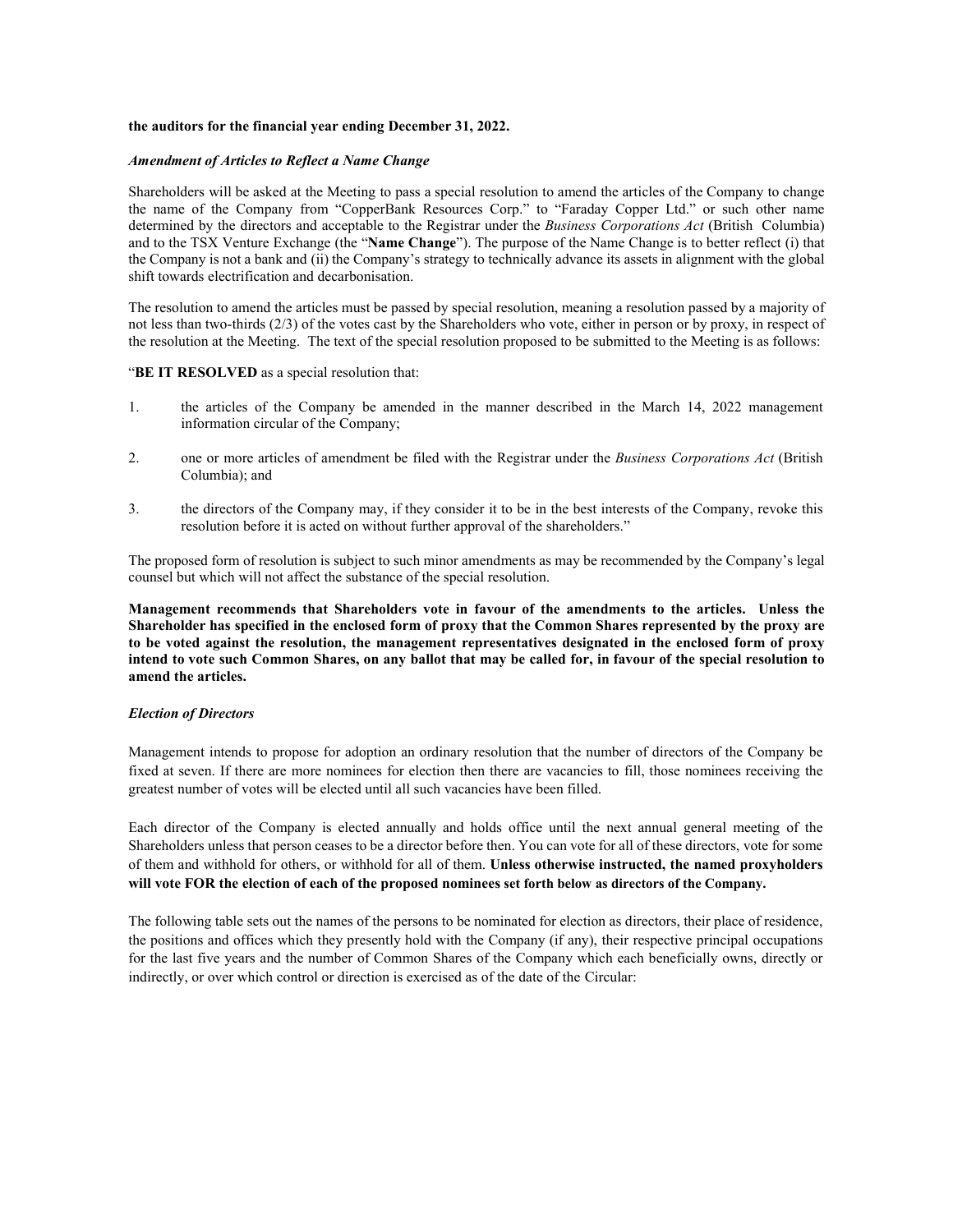| Name, Residence and<br><b>Offices Presently Held</b>                                            | <b>Principal Occupation</b><br>(for last five years) $(1)$                                                                                                                                                                 | <b>Director</b><br><b>Since</b> | <b>Shares Beneficially</b><br><b>Owned or</b><br>Controlled <sup>(2)</sup> |
|-------------------------------------------------------------------------------------------------|----------------------------------------------------------------------------------------------------------------------------------------------------------------------------------------------------------------------------|---------------------------------|----------------------------------------------------------------------------|
| Paul Harbidge<br>Director, President and<br>Chief Executive Officer<br>British Columbia, Canada | President, CEO and Director of the<br>Company; Former President, CEO and<br>Director of GT Gold Corp; former Senior<br>Vice President of Exploration, Goldcorp Inc                                                         | September 2, 2021               | 1,300,000                                                                  |
| Russell Ball $(3)(4)$<br>Director and Chair<br>British Columbia, Canada                         | Director of Trevali Mining Corporation and<br>Southern Silver Exploration Corp; Former<br>CEO and Director of Calibre Mining Corp;<br>Former CFO and Executive Vice President<br>of Corporate Development of Goldcorp Inc. | September 2, 2021               | 1,750,000                                                                  |
| Alan Wilson <sup><math>(3)(4)</math></sup><br>Director<br>Anguilla, British West Indies         | Director and Chief Geologist, Geo Aqua<br>Consultants; Director of Heliostar Metals<br>Ltd; Former International Exploration<br>Manager, Grupo Antofagasta Minerals.                                                       | June 9, 2021                    |                                                                            |
| Katherine Arnold<br>Arizona, USA                                                                | Owner/Member of Next Plan, LLC; Former<br>Director and Vice President of Environment,<br>Rosemont Copper, Hudbay Minerals -<br>Arizona Business Unit                                                                       | N/A                             |                                                                            |
| Randy Engel<br>Colorado, USA                                                                    | Former Executive Vice President, Strategic<br>Development, Newmont Mining<br>Corporation                                                                                                                                   | N/A                             |                                                                            |
| Robert Doyle<br>British Columbia, Canada                                                        | Former CFO of Pan American SilverCorp;<br>Director of Maverix Metals Inc.                                                                                                                                                  | N/A                             |                                                                            |
| Audra Walsh<br>Seville, Spain                                                                   | Director of Argonaut Gold Inc. and Calibre<br>Mining Corp; Former CEO of Minas Aguas<br>Tenidas, S.A.U.                                                                                                                    | N/A                             |                                                                            |

*1. The information as to principal occupation, business or employment and Common Shares beneficially owned or controlled is not within the knowledge of Management and has been furnished by the respective nominees. Each nominee has held the same or similar principal occupation with the organization indicated or a predecessor thereof for the last five years.*

*2. The approximate number of Common Shares carrying the right to vote in all circumstances beneficially owned directly or indirectly, or over which control or direction is exercised by each proposed nominee as at the date hereof is based on information furnished by the transfer agent of the Company and by the nominees themselves.*

*3. Member of the Compensation & Corporate Governance Committee.*

*4. Member of the Audit Committee.*

**Management recommends the approval of each of the nominees listed above for election as directors of the Company for the ensuing year.**

# **Corporate Cease Trade Orders**

No proposed director of the Company is, or within the ten years before the date of this Circular has been, a director, chief executive officer or chief financial officer of any company that:

(a) was subject to a cease trade order, an order similar to a cease trade order, or an order that denied the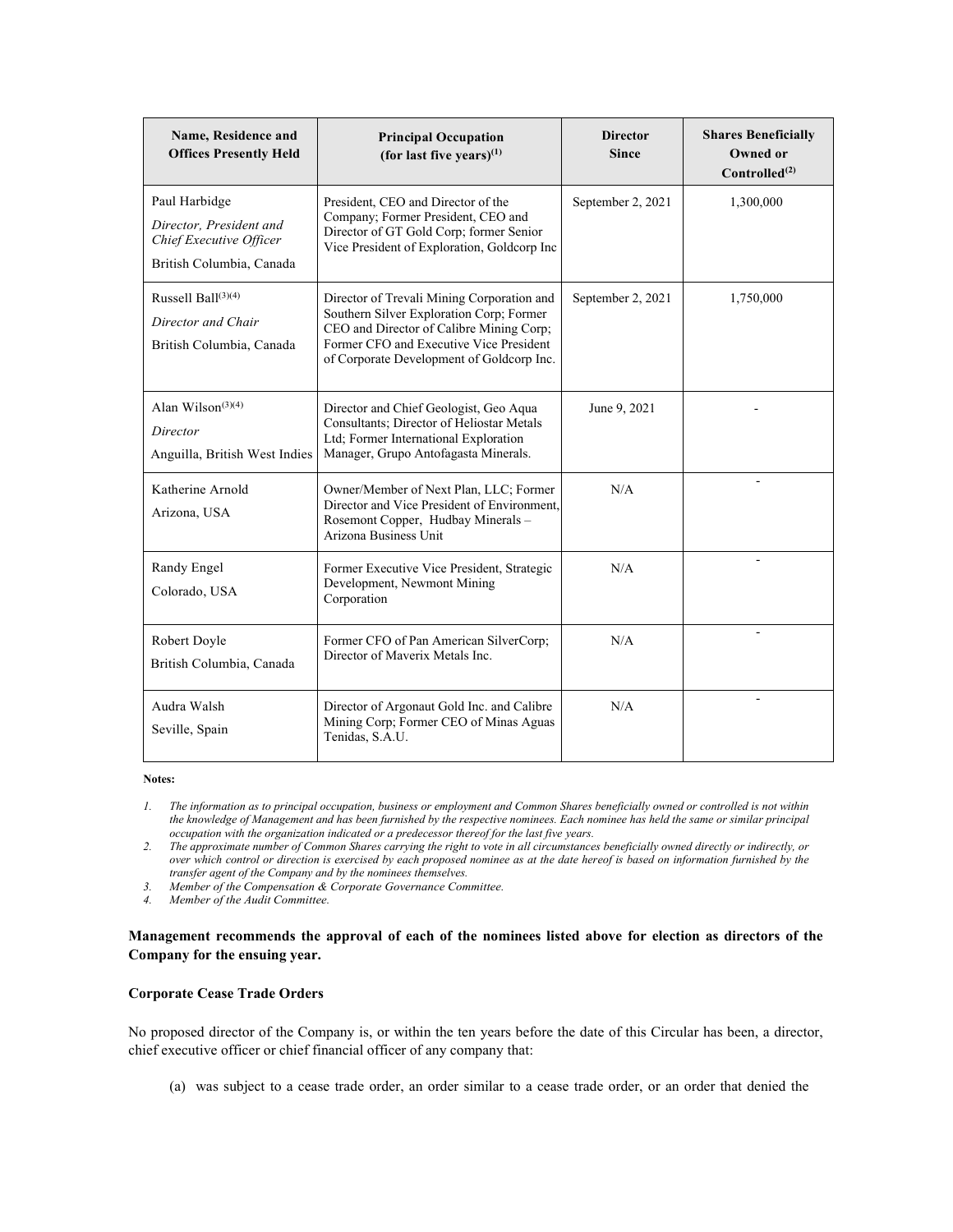relevant company access to any exemption under securities legislation, that was in effect for a period of more than 30 consecutive days that was issued while the proposed director was acting in the capacity as director, chief executive officer or chief financial officer; or

(b) was subject to a cease trade order, an order similar to a cease trade order, or an order that denied the relevant company access to any exemption under securities legislation, that was in effect for a period of more than 30 consecutive days that was issued after the proposed director ceased to be a director, chief executive officer or chief financial officer and which resulted from an event that occurred while that person was acting in the capacity as director, chief executive officer or chief financial officer.

#### **Bankruptcies**

Other than as set out below, no proposed director of the Company is, or within ten years before the date of this Circular, has been, a director or an executive officer of any company that, while the person was acting in that capacity, or within a year of that person ceasing to act in the capacity, became bankrupt, made a proposal under any legislation relating to bankruptcy or insolvency, or was subject to or instituted any proceedings, arrangement or compromise with creditors, or had a receiver, receiver manager or trustee appointed to hold its assets or made a proposal under any legislation relating to bankruptcies or insolvency.

Russell Ball was a director of Molycorp, Inc. ("**Molycorp**") from March 2010 until August 2016. In June 2015, Molycorp filed a voluntary petition for relief under chapter 11 of title 11 of the United States Code in the United States Bankruptcy Court for the District of Delaware. On November 3, 2016, Molycorp announced that it filed a joint plan of reorganization with the US Bankruptcy Court for the District of Delaware that proposed an emergence from chapter 11 protection and on August 31, 2016, Molycorp announced that such plan of reorganization became effective and Molycorp emerged from Chapter 11 protection.

Mr. Ball was also a director of Lydian International Limited ("**Lydian**") from June 2018 until March 12, 2020. On December 23, 2019, Lydian filed a petition for protection under the Companies' Creditors Arrangement Act ("**CCAA**"), which was granted to Lydian and its direct and indirect wholly-owned subsidiaries Lydian Canada Ventures Corporation and Lydian U.K. Corporation Limited. A stay was also granted against certain other subsidiaries of Lydian. The supervising court has granted an extension of protection under the CCAA until April 30, 2020.

#### **Penalties and Sanctions**

No proposed director of the Company has been subject to: (a) any penalties or sanctions imposed by a court relating to securities legislation or by a securities regulatory authority or has entered into a settlement agreement with a securities regulatory authority; or (b) any other penalties or sanctions imposed by a court or regulatory body that would likely be considered important to a reasonable securityholder in deciding whether to vote for a proposed director.

# **OTHER MATTERS TO BE ACTED UPON**

It is not known that any other matters will come before the Meeting other than as set forth above and in the Notice of Meeting, but if such should occur the persons named in the accompanying form of proxy intend to vote on them in accordance with their best judgment exercising discretionary authority with respect to amendments or variations of matters identified in the Notice of Meeting and other matters which may properly come before the meeting or any adjournment thereof.

#### **AUDIT COMMITTEE**

National Instrument 52-110 – *Audit Committees* ("**NI 52-110**") requires the audit committee of the Company (the "**Audit Committee**") to meet certain requirements. It also requires the Company to disclose in the Circular certain information regarding the Audit Committee. That information is disclosed below.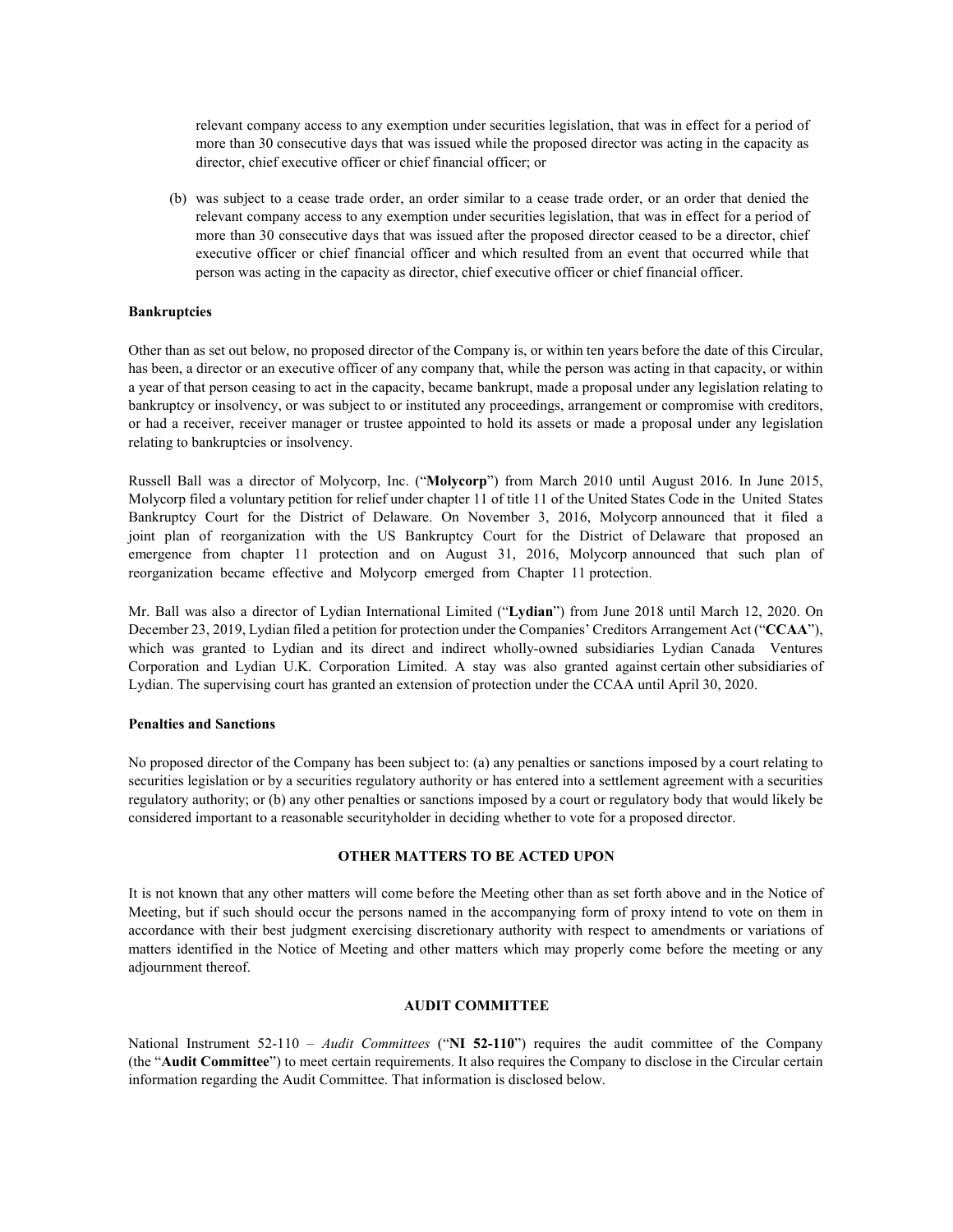#### *Overview*

The Audit Committee is principally responsible for:

- (a) recommending to the board of directors of the Company (the "**Board**") the external auditor to be nominated for election by Shareholders at each annual general meeting and negotiating the compensation of such external auditor;
- (b) overseeing the work of the external auditor;
- (c) reviewing the Company's annual and interim financial statements, MD&A and press releases regarding earnings before they are reviewed and approved by the board and publicly disseminated by the Company; and
- (d) reviewing the Company's financial reporting procedures and internal controls to ensure adequate procedures are in place for the Company's public disclosure of financial information extracted or derived from its financial statements, other than disclosure described in the previous paragraph.

#### *The Audit Committee's Charter*

The Board has adopted a charter for the Audit Committee which sets out the Audit Committee's mandate, organization, powers and responsibilities. The complete charter is reproduced as Appendix "A" attached hereto.

#### *Composition of the Audit Committee*

The following table sets out the names of the director nominees anticipated to be members of the Audit Committee following the Meeting and whether they are "independent" and "financially literate".

| <b>Name of Member</b> | Independent $(1)$ | Financially Literate <sup>(2)</sup> |
|-----------------------|-------------------|-------------------------------------|
| Robert Doyle (Chair)  | Yes               | Yes                                 |
| Russell Ball          | Yes               | Yes                                 |
| Randy Engel           | Yes               | Yes                                 |

**Notes:**

*1. To be considered independent, a member of the Audit Committee must not have any direct or indirect "material relationship" with the Company. A "material relationship" is a relationship which could, in the view of the Board, reasonably interfere with the exercise of a member's independent judgment.*

*2. To be considered financially literate, a member of the Audit Committee must have the ability to read and understand a set of financial statements that present a breadth and level of complexity of accounting issues that are generally comparable to the breadth and complexity of the issues that can reasonably be expected to be raised by the Company's financial statements.* 

#### *Relevant Education and Experience*

The education and experience of each member of the Audit Committee relevant to the performance of his or her responsibilities as an Audit Committee member is set forth below.

#### *Robert Doyle*

Robert Doyle has more than 20 years of international experience in corporate finance, management and capital planning with roles in advisory, banking and public companies. Since 2004, Mr. Doyle has served as the Chief Financial Officer of Pan American Silver Corp., a TSX and NASDAQ-listed mining company with a market capitalization of approximately \$6.7 billion. Mr. Doyle currently serves as a Director, and was previously Chair of the Audit Committee,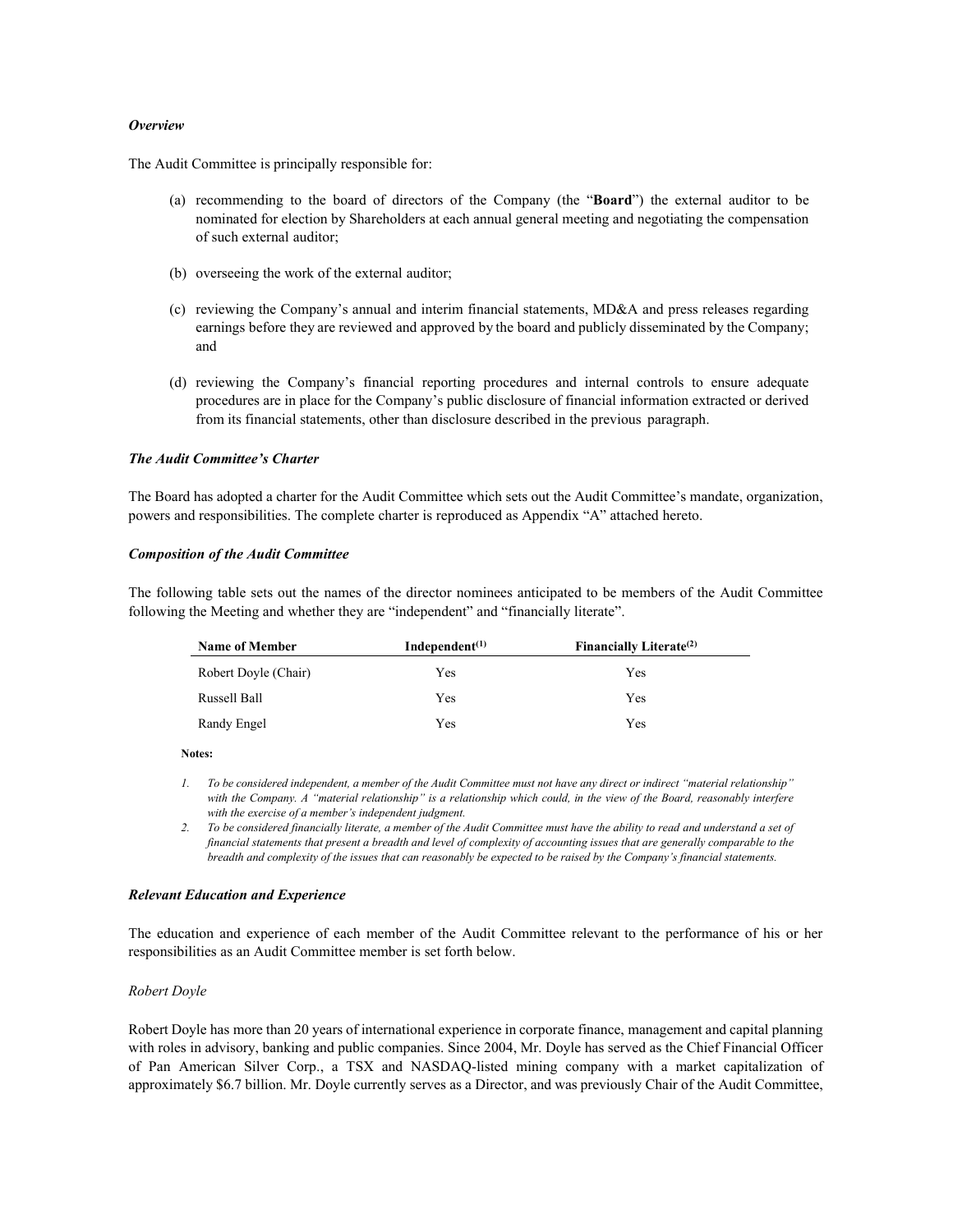of Maverix Metals Inc., a TSX and NYSE-listed company. He also serves as a board member and co-chair of the Investment and Finance Committee of The Nature Trust of BC, a non-profit conservation organization. Mr. Doyle holds a Bachelor's Degree in Finance and a Graduate Diploma in Accounting from the University of Cape Town and is a Chartered Financial Analyst. In 2019, Mr. Doyle was recognized as British Columbia's CFO of the Year by "Business in Vancouver" for large public companies.

## *Russell Ball*

Russell Ball is the former Chief Executive Officer and Executive Chair of Calibre Mining Corp. Previously, Mr. Ball was Executive Vice President and Chief Financial Officer of Goldcorp Inc., a role he assumed in March 2016 after initially joining Goldcorp Inc. in 2013 and serving as Executive Vice President of Capital Projects, Strategy and Corporate Development. Prior to his role with Goldcorp Inc., he served in varying capacities at Newmont Mining Corporation for almost twenty years, culminating with his appointment as Executive Vice President and Chief Financial Officer. He currently serves on the Board of Trevali Mining Corporation and Southern Silver Exploration Corp. Mr. Ball qualified as both a Chartered Accountant (South Africa) and a Certified Public Accountant (USA).

#### *Randy Engel*

Mr. Engel was elected Executive Vice President, Strategic Development of Newmont Corporation in October 2008, a position held until his retirement on April 4, 2021. Previously, Mr. Engel served as Senior Vice President, Strategy and Corporate Development for Newmont since July 2007. Mr. Engel served as Vice President, Strategic Planning and Investor Relations from 2006 to 2007; Group Executive, Investor Relations from 2004 to 2006; and Assistant Treasurer from 2001 to 2004. Mr. Engel had been with Newmont since 1994 and has served in various capacities in the areas of business planning, corporate treasury and human resources. Mr. Engel holds a Master of Science degree in Finance from the University of Denver, and a Bachelor Degree in Business Administration from the University of Colorado.

#### *Audit Committee Oversight*

There has not been a recommendation of the Audit Committee to nominate or compensate an external auditor which was not adopted by the Board.

# *Reliance on Exemptions in NI 52-110 regarding De Minimis Non-Audit Services or on a Regulatory Order Generally*

The Company has not relied on the exemption in section 2.4 (*De Minimis Non-audit Services*) of NI 52-110 (which exempts all non-audit services provided by the Company's auditor from the requirement to be preapproved by the Audit Committee if such services are less than 5% of the auditor's annual fees charged to the Company, are not recognized as non-audit services at the time of the engagement of the auditor to perform them and are subsequently approved by the Audit Committee prior to the completion of that year's audit) or an exemption from NI 52-110, in whole or in part, granted by a securities regulator under Part 8 (*Exemptions*) of NI 52-110. The Company's auditors have not provided any material non-audit services.

#### *Pre-Approval Policies and Procedures*

The Audit Committee has not adopted specific policies and procedures for the engagement of non-audit services.

# *External Auditor Services Fees*

The Audit Committee has reviewed the nature and amount of the services provided by Smythe LLP, Chartered Professional Accountants, to the Company to ensure auditor independence. Fees incurred with Smythe LLP, Chartered Professional Accountants for audit services in the Company's financial years ended December 31, 2021 and 2020 are outlined below: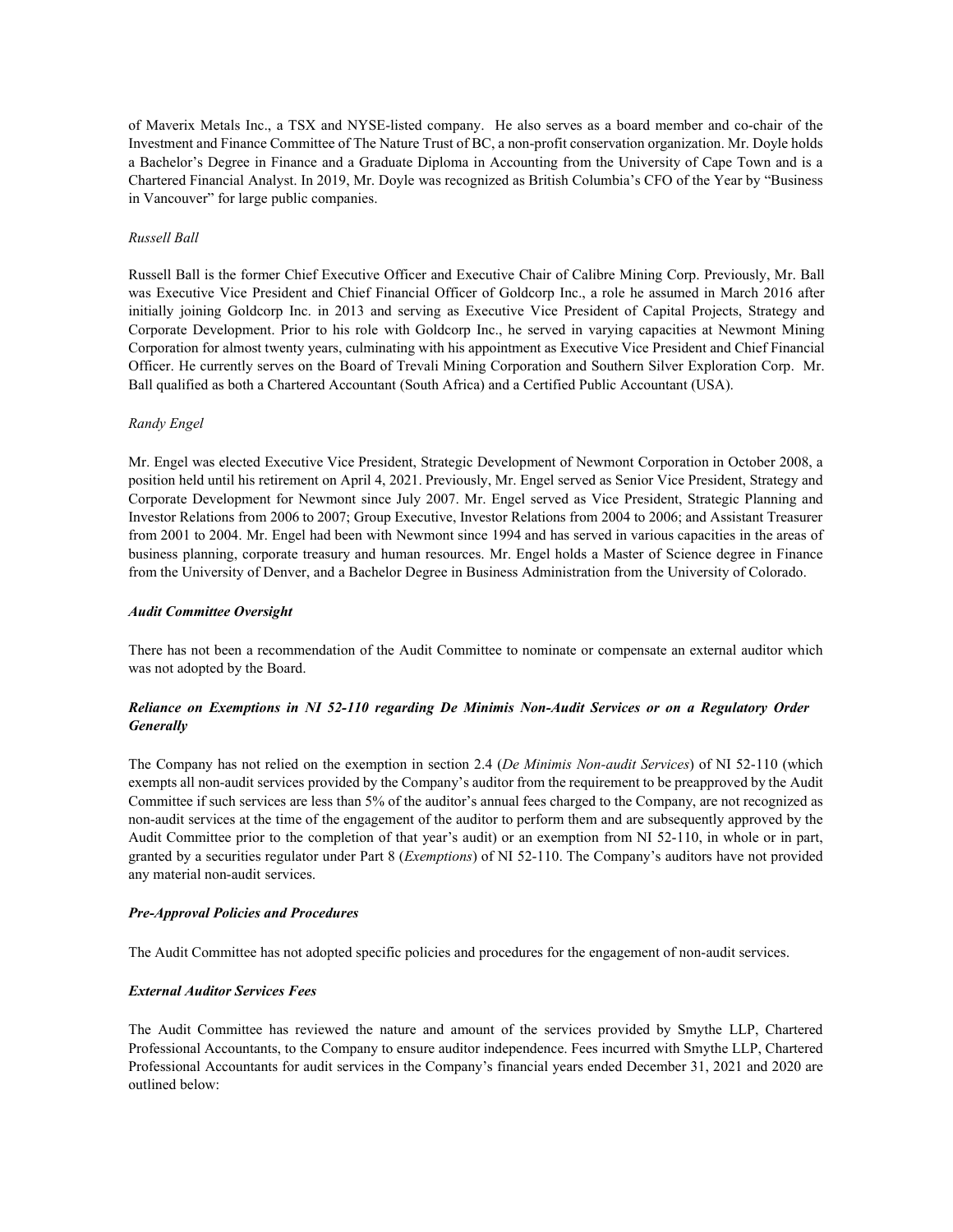| <b>Nature of Services</b> | <b>Fees Paid to Auditor in Year</b><br><b>Ended December 31, 2021</b> | <b>Fees Paid to Auditor in Year</b><br><b>Ended December 31, 2020</b> |
|---------------------------|-----------------------------------------------------------------------|-----------------------------------------------------------------------|
| Audit Fees $(1)$          | \$29,000                                                              | \$28,000                                                              |
| Audit Related Fees $(2)$  | Nil                                                                   | Nil                                                                   |
| Tax Fees $^{(3)}$         | \$14,500                                                              | \$14,900                                                              |
| All Other Fees $(4)$      | Nil                                                                   | Nil                                                                   |
| Total                     | \$43,500                                                              | \$42,900                                                              |

- *1. "Audit Fees" include fees necessary to perform the annual audit and quarterly reviews of the Company's consolidated financial statements. Audit Fees include fees for review of tax provisions and for accounting consultations on matters reflected in the financial statements. Audit Fees also include audit or other attest services required by legislation or regulation, such as comfort letters, consents, reviews of securities filings and statutory audits.*
- *2. "Audit-Related Fees" include services that are traditionally performed by the auditor. These audit-related services include employee benefit audits, due diligence assistance, accounting consultations on proposed transactions, internal control reviews and audit or attest services not required by legislation or regulation.*
- *3. "Tax Fees" include fees for all tax services other than those included in "Audit Fees" and "Audit-Related Fees". This category includes fees for tax compliance, tax planning and tax advice. Tax planning and tax advice includes assistance with tax audits and appeals, tax advice related to mergers and acquisitions, and requests for rulings or technical advice from tax authorities.*
- *4. "All Other Fees" include all other non-audit services.*

## *Reliance on Exemptions in NI 52-110 regarding Audit Committee Composition & Reporting Obligations*

As the Company is a venture issuer, it relies on the exemption contained in section 6.1 of NI 52-110 from the requirements of Part 3 – Composition of the Audit Committee (as described in "Composition of the Audit Committee" above) and Part 5 – Reporting Obligations of NI 52-110 (which requires certain prescribed disclosure about the Audit Committee in the Circular).

## **CORPORATE GOVERNANCE**

Corporate governance relates to the activities of the Board – the members of which are elected by and are accountable to the Shareholders – and takes into account the role of the individual members of Management who are appointed by the Board and who are charged with the day-to-day management of the Company. The Board is committed to sound corporate governance practices which are both in the interest of its Shareholders and contribute to effective and efficient decision making.

#### *Board of Directors*

The Board has the responsibility for the stewardship of the Company including responsibility for strategic planning, identification of the principal risks of the Company's business and implementation of appropriate systems to manage these risks, succession planning (including appointing and monitoring senior management), communications with investors and the financial community and the integrity of the Company's internal control and management information systems.

The Board is responsible for setting long term goals and objectives for the Company, formulating the plans and strategies necessary to achieve those objectives and supervising senior management in their implementation. The Board delegates the responsibility for managing the day-to-day affairs of the Company to senior management but retains a supervisory role in respect of, and ultimate responsibility for, all matters relating to the Company and its business. The Board is also responsible for protecting Shareholders' interests and ensuring that the incentives of the Shareholders and of Management are aligned.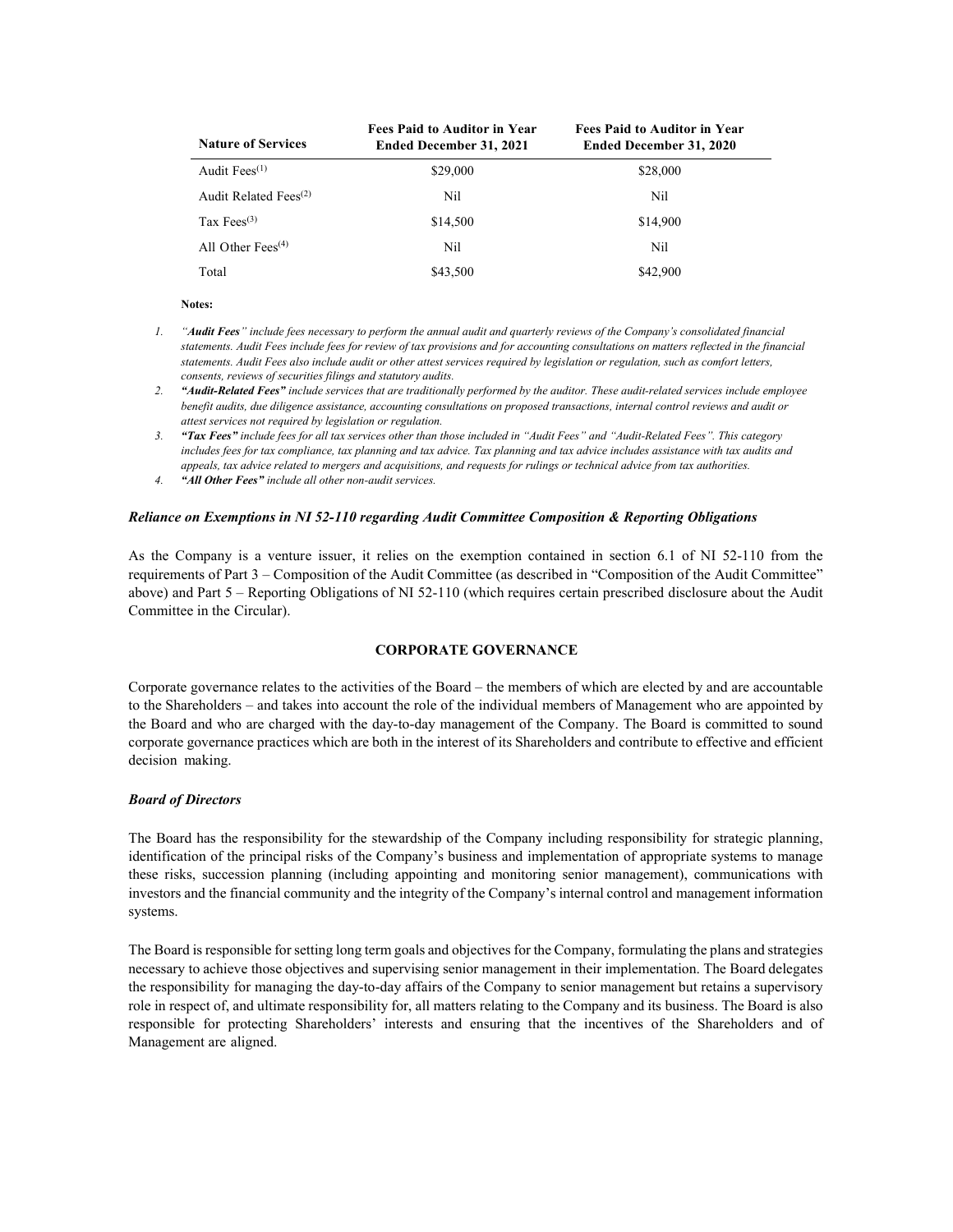As part of its ongoing review of business operations, the Board reviews, as frequently as required, the principal risks inherent in the Company's business including financial risks, through periodic reports from Management of such risks, and assesses the systems established to manage those risks. Directly and through the Audit Committee, the Board also assesses the integrity of internal control over financial reporting and management information systems.

In addition to those matters that must, by law, be approved by the Board, the Board is required to approve any material dispositions, acquisitions and investments outside the ordinary course of business, long-term strategy, and organizational development plans. Management is authorized to act without Board approval on all ordinary course matters relating to the Company's business.

The Board monitors the Company's compliance with timely disclosure obligations and reviews material disclosure documents prior to distribution.

The Board is responsible for selecting and appointing senior management and for monitoring their performance.

The Board considers that each of Russell Ball, Katherine Arnold, Randy Engel, Robert Doyle, Alan Wilson and Audra Walsh are "independent" directors in that they are independent and free from any interest and any business or other relationship which could, or could reasonably be perceived to, materially interfere with the director's ability to act in the best interests of the Company, other than interests and relationships arising from shareholding. The Board considers that Paul Harbidge, the Chief Executive Officer of the Company is not independent as he is a member of Management.

#### *Directorships*

Certain of the directors nominees are presently a director of one or more other reporting issuers (or equivalent) in a Canadian or foreign jurisdiction, as follows:

| <b>Name of Director</b> | <b>Other Reporting Issuer</b>                                           |
|-------------------------|-------------------------------------------------------------------------|
| Paul Harbidge           | Japan Gold Corp. <sup>(1)</sup>                                         |
| Russell Ball            | Trevali Mining Corporation <sup>(2)</sup> ; Southern Silver Exploration |
|                         | Corp. <sup>(1)</sup>                                                    |
| Alan Wilson             | Heliostar Metals Ltd. <sup>(1)</sup>                                    |
| Robert Doyle            | Maverix Metals Inc. <sup>(2)</sup>                                      |
| Audra Walsh             | Argonaut Gold Inc. <sup>(2)</sup> ; Calibre Mining Corp. <sup>(2)</sup> |
|                         |                                                                         |

**Notes:**

*(1) TSX Venture Exchange (2) Toronto Stock Exchange*

#### *Position Descriptions*

The Board adopted a Delegation of Authority Policy on December 14, 2021 outlining the authority of the Chief Executive Officer and the Chair of the Board with respect to certain financial matters. Pursuant to the policy, the Chief Executive Officer is authorized to approve: (i) all budgeted expenditures, (ii) unbudgeted expenditures of less than \$100,000 and (iii) overruns of less than \$100,000 for a budgeted service or program. The Chair of the Board is responsible for approving expenditures in excess of such limits, in addition to (i) commitments, guarantees, contracts or similar arrangements valued at \$500,000 or more for at least a 12 month term and (ii) any cumulative expenditures of the Company that exceed the annual budget by \$1,000,000 or more. The Board is currently of the view that the respective corporate governance roles of the Board and management are clear and that the limits to management's responsibility and authority are reasonably well-defined.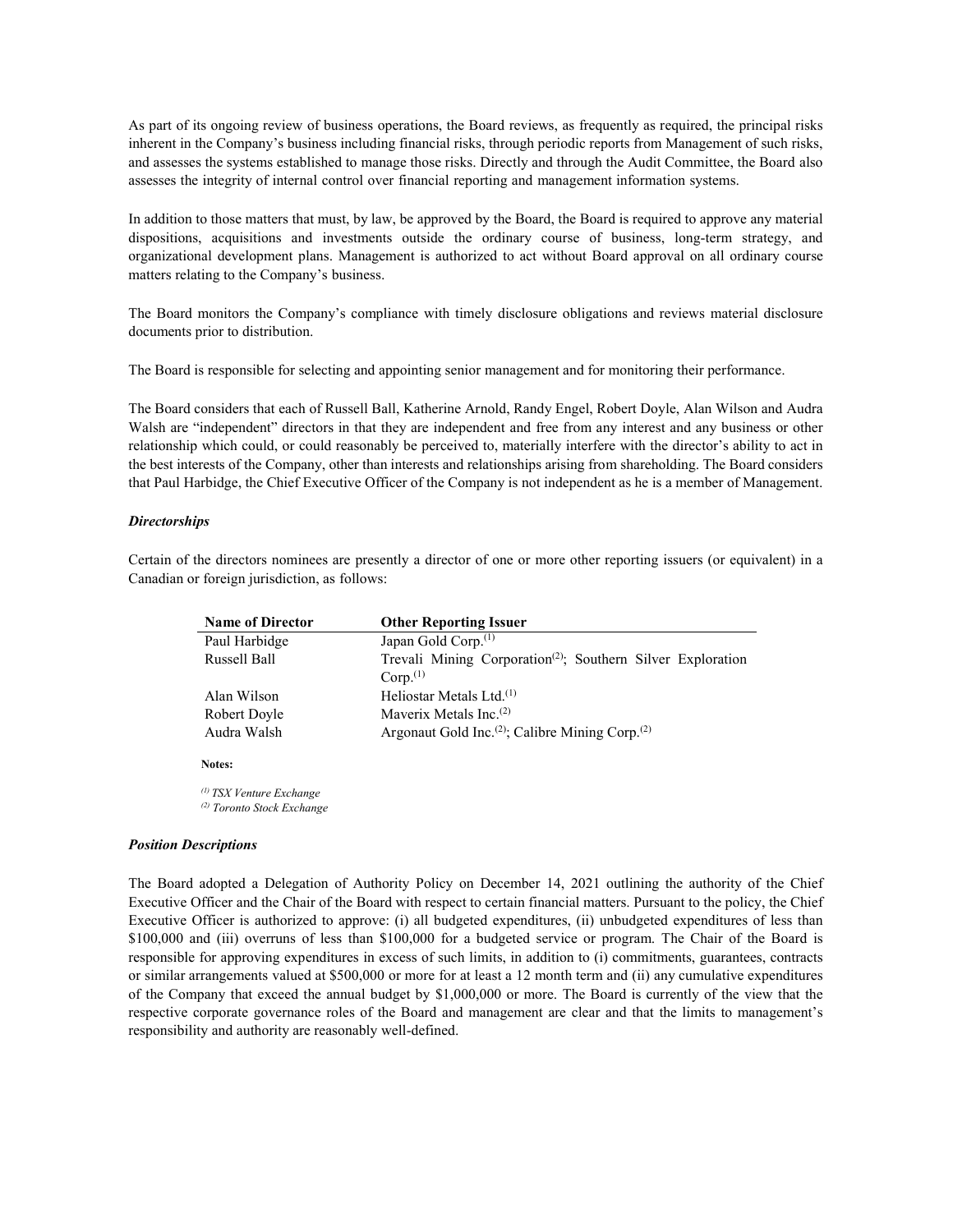# *Orientation and Continuing Education*

When new directors are appointed, they will receive orientation, commensurate with their previous experience, on the Company's properties, business and industry and on the responsibilities of directors. The Board meetings may also include presentations by Management and employees to give the directors additional insight into the Company's business.

## *Ethical Business Conduct*

To comply with its legal mandate, the Board seeks to foster a culture of ethical conduct by striving to ensure the Company carries out its business in line with high business and moral standards and applicable legal and financial requirements. In that regard, the Board:

- promotes honest and ethical conduct, avoids conflict of interest, protects confidential or proprietary information and complies with the applicable government laws and securities rules and regulations;
- encourages Management to consult with legal and financial advisors to ensure the Company is meeting those requirements;
- is cognizant of the Company's timely disclosure obligations and reviews material disclosure documents such as financial statements, MD&A and press releases prior to their distribution;
- relies on the Audit Committee to annually review the systems of internal financial control and discuss such matters with the Company's external auditor; and
- actively monitors the Company's compliance with the Board's directives and ensures that all material transactions are thoroughly reviewed and authorized by the Board before being undertaken by Management.

The Board also complies with the conflict of interest provisions of the *Business Corporations Act* (British Columbia), as well as the relevant securities regulatory instruments, to ensure that directors exercise independent judgment in considering transactions and agreements in respect of which a director or executive officer has a material interest.

#### *Nomination of Directors*

The Board considers its size each year when it determines the number of directors to recommend to the Shareholders for election at the annual meeting of Shareholders, taking into account the number required to carry out the Board's duties effectively and to maintain a diversity of views and experience.

# *Corporate Governance and Compensation Committee ("CGCC")*

The Board intends to appoint three independent directors (Russell Ball, Alan Wilson and Audra Walsh) to the CGCC. The CGCC is, among other things, responsible for (i) reviewing and making recommendations to the Board regarding all forms of compensation to be granted to the Chief Executive Officer of the Company and other senior management and executive officers of the Company, (ii) for reviewing the adequacy and form of the compensation and benefits of the directors in their capacity as directors of the Company to ensure that such compensation realistically reflects the responsibilities and risks involved in being an effective director, and (iii) to develop criteria for suitable Board candidates, such as the independence of the individual, operating, technical and financial acumen, and ability to devote sufficient time to the duties of the Board.

#### *Other Board Committees*

Other than the Audit Committee and the CGCC, the Board has no other committees.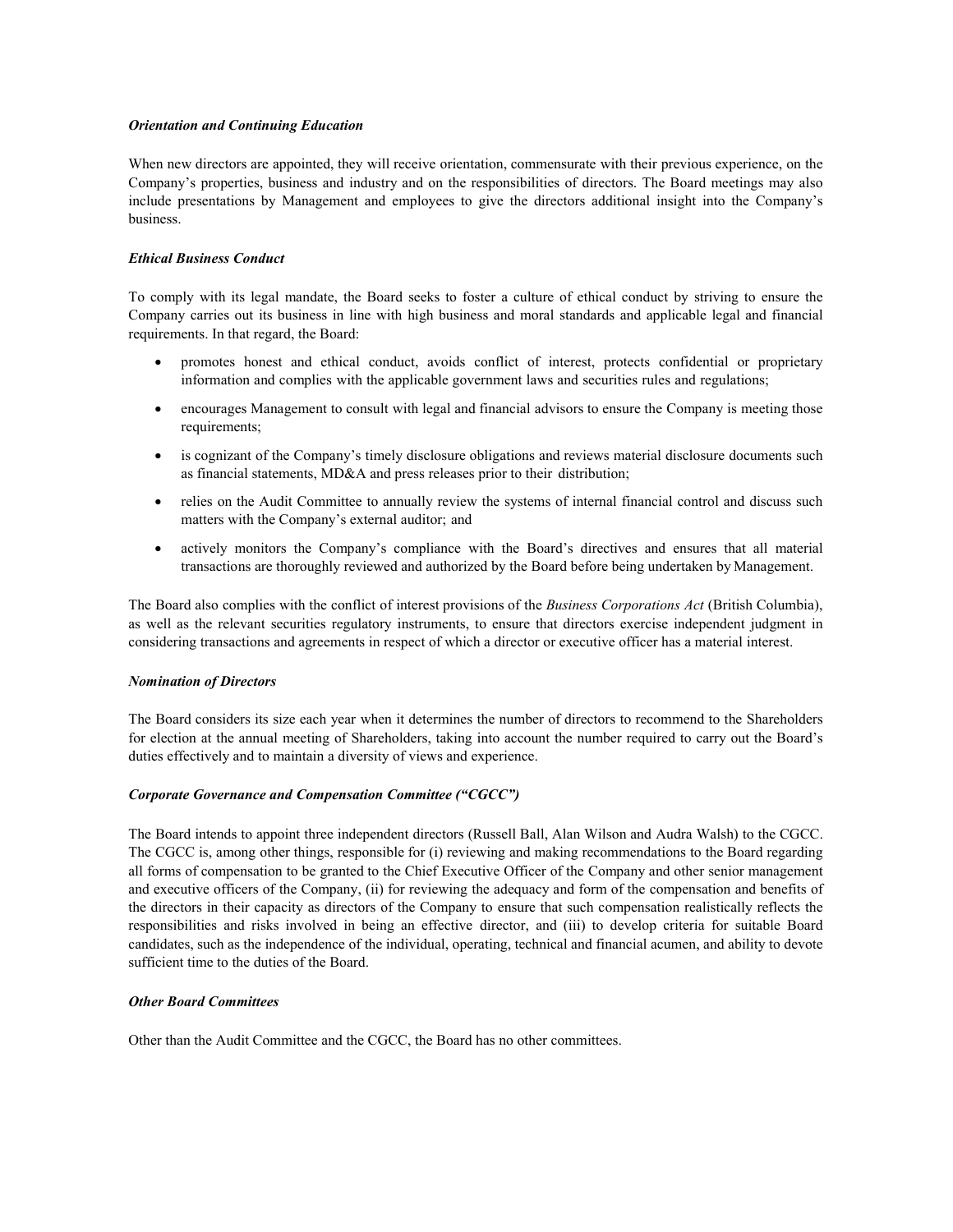#### *Assessments*

The Board regularly evaluates its effectiveness, its committees and individual directors.

# **STATEMENT OF EXECUTIVE COMPENSATION**

## *Named Executive Officers*

In this section "**Named Executive Officer**" or "**NEO**" means: (a) the Chief Executive Officer ("**CEO**"); (b) the Chief Financial Officer ("**CFO**"); and (c) each of the three most highly compensated executive officers other than the CEO and CFO. As at December 31, 2021, the Company had four NEOs, namely Paul Harbidge, Chief Executive Officer, Graham Richardson, Chief Financial Officer, Gianni Kovacevic, the former CEO, and Tony Ricci, the former CFO. No other executive officer or employee of the Company earned in excess of \$150,000 during the financial year ended December 31, 2021.

# *Summary Compensation Table*

The following table sets forth all compensation paid, payable, awarded, granted, given or otherwise provided, directly or indirectly, by the Company, or any subsidiary of the Company, to each NEO and each director of the Company, in any capacity, including, for greater certainty, all plan and non-plan compensation, direct and indirect pay, remuneration, economic or financial award, reward, benefit, gift or perquisite paid, payable, awarded, granted, given or otherwise provided to the NEO or director for services provided and for services to be provided, directly or indirectly, to the Company or any subsidiary of the Company for each of the two most recently completed financial years, other than stock options and other compensation securities:

| <b>Table of Compensation Excluding Compensation Securities</b>   |              |                                                                                 |                     |                                               |                                         |                                              |                                     |
|------------------------------------------------------------------|--------------|---------------------------------------------------------------------------------|---------------------|-----------------------------------------------|-----------------------------------------|----------------------------------------------|-------------------------------------|
| Name and<br><b>Position</b>                                      | Year         | Salary,<br>Consulting<br>Fee.<br><b>Retainer or</b><br><b>Commission</b><br>(S) | <b>Bonus</b><br>(S) | <b>Committee</b><br>or Meeting<br>Fees<br>(S) | Value of<br><b>Perquisites</b><br>$(s)$ | Value of all<br>other<br>Compensation<br>(S) | <b>Total</b><br>Compensation<br>(S) |
| Paul<br>Harbidge $^{(1)}$<br>$CEO$ and<br>Director               | 2021<br>2020 | 60,000<br>Nil                                                                   | Nil<br>Nil          | Nil<br>Nil                                    | Nil<br>Nil                              | Nil<br>Nil                                   | 60,000<br>Nil                       |
| Graham<br>Richardson <sup>(7)</sup><br><i>CFO</i>                | 2021<br>2020 | 30,858<br>Nil                                                                   | Nil<br>Nil          | Nil<br>Nil                                    | Nil<br>Nil                              | Nil<br>Nil                                   | 30,858<br>Nil                       |
| Gianni<br>Kovacevic <sup>(3)</sup><br>Former CEO<br>and Director | 2021<br>2020 | 180,000<br>190,000                                                              | Nil<br>Nil          | Nil<br>Nil                                    | Nil<br>Nil                              | Nil<br>Nil                                   | 180,000<br>190,000                  |
| Tony Ricci <sup>(4)</sup><br>Former CFO<br>and Director          | 2021<br>2020 | 72,000<br>69,000                                                                | Nil<br>Nil          | Nil<br>Nil                                    | Nil<br>Nil                              | Nil<br>Nil                                   | 72,000<br>69,000                    |
| Russell Ball $^{(2)}$<br>Chair and<br>Director                   | 2021<br>2020 | 26,667<br>Nil                                                                   | Nil<br>Nil          | Nil<br>Nil                                    | Nil<br>Nil                              | Nil<br>Nil                                   | 26,667<br>Nil                       |
| Giulio<br>Bonifacio <sup>(5)</sup><br>Director                   | 2021<br>2020 | Nil<br>Nil                                                                      | Nil<br>Nil          | Nil<br>Nil                                    | Nil<br>Nil                              | Nil<br>Nil                                   | Nil<br>Nil                          |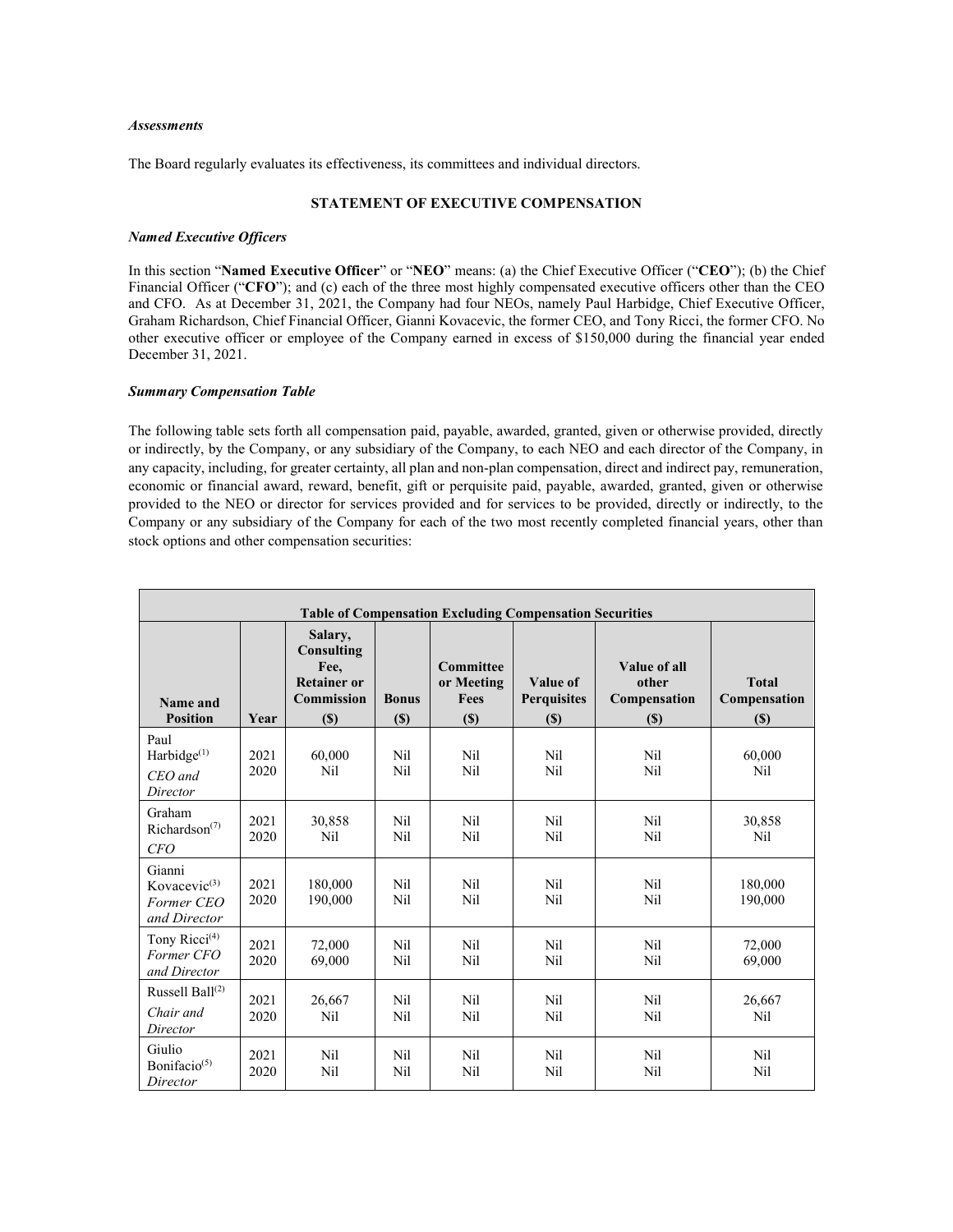| <b>Table of Compensation Excluding Compensation Securities</b> |      |                                                                                 |                                            |                                               |                                        |                                                     |                                                                   |  |
|----------------------------------------------------------------|------|---------------------------------------------------------------------------------|--------------------------------------------|-----------------------------------------------|----------------------------------------|-----------------------------------------------------|-------------------------------------------------------------------|--|
| Name and<br><b>Position</b>                                    | Year | Salary,<br>Consulting<br>Fee.<br><b>Retainer or</b><br><b>Commission</b><br>(S) | <b>Bonus</b><br>$\left( \mathbb{S}\right)$ | <b>Committee</b><br>or Meeting<br>Fees<br>(S) | Value of<br><b>Perquisites</b><br>(\$) | Value of all<br>other<br><b>Compensation</b><br>(S) | <b>Total</b><br><b>Compensation</b><br>$\left( \mathbb{S}\right)$ |  |
|                                                                |      |                                                                                 |                                            |                                               |                                        |                                                     |                                                                   |  |
| Alan Wilson $(6)$                                              | 2021 | Nil                                                                             | Nil                                        | Nil                                           | Nil                                    | Nil                                                 | Nil                                                               |  |
| Director                                                       | 2020 | Nil                                                                             | Nil                                        | Nil                                           | Nil                                    | Nil                                                 | Nil                                                               |  |

- *1. Paul Harbidge was appointed as a Director and CEO of the Company on September 2, 2021. In the 2021 financial year, Mr. Harbidge received \$60,000 of compensation in his capacity as CEO and no compensation in his capacity as a Director.*
- *2. Russell Ball was appointed as a Director and Chair of the Company on September 2, 2021.*
- *3. Gianni Kovacevic resigned as President and CEO of the Company on September 2, 2021.*
- *4. Tony Ricci was appointed as a Director on June 5, 2015; he resigned as CFO of the Company on October 15, 2021 and Graham Richardson was appointed as CFO of the Company on October 15, 2021.*
- *5. Giulio Bonifacio was appointed as a Director on May 2, 2018; he resigned as Chair of the Company on September 2, 2021.*
- *6. Alan Wilson was appointed as a Director on June 9, 2021.*

# *Stock Options and Other Compensation Securities*

The following table sets out all compensation securities granted or issued to each director and NEO by the Company or any subsidiary thereof in the year ended December 31, 2021 for services provided, or to be provided, directly or indirectly, to the Company or any subsidiary thereof:

| <b>Compensation Securities</b>               |                                                   |                                                                                                                         |                                     |                                                                |                                                                                                        |                                                                                                         |                       |  |
|----------------------------------------------|---------------------------------------------------|-------------------------------------------------------------------------------------------------------------------------|-------------------------------------|----------------------------------------------------------------|--------------------------------------------------------------------------------------------------------|---------------------------------------------------------------------------------------------------------|-----------------------|--|
| Name and<br><b>Position</b>                  | <b>Type of</b><br>Compensation<br><b>Security</b> | Number of<br>Compensation<br>Securities,<br>Number of<br>Underlying<br>Securities, and<br>Percentage of<br><b>Class</b> | Date of<br><b>Issue or</b><br>Grant | Issue,<br>Conversi<br>on or<br><b>Exercise</b><br>Price<br>(S) | Closing<br>Price of<br><b>Security or</b><br>Underlying<br><b>Security on</b><br>Date of<br>Grant (\$) | <b>Closing</b><br>Price of<br><b>Security or</b><br>Underlying<br><b>Security at</b><br><b>Year End</b> | <b>Expiry</b><br>Date |  |
| Paul<br>Harbidge<br>$CEO$ and<br>Director    | Stock<br>Options <sup>(1)</sup>                   | 4,250,000/<br>3.8%                                                                                                      | September<br>$2, 2021^{(3)}$        | 0.40                                                           | 0.78                                                                                                   | 0.76                                                                                                    | September<br>2, 2026  |  |
| Graham<br>Richardson<br><i>CFO</i>           | Stock<br>Options <sup>(1)</sup>                   | 500,000/0.45%                                                                                                           | September<br>$2, 2021^{(3)}$        | 0.40                                                           | 0.78                                                                                                   | 0.76                                                                                                    | September<br>2, 2026  |  |
| <b>Russell Ball</b><br>Chair and<br>Director | Stock<br>Options <sup>(1)</sup>                   | 3,750,000/<br>3.4%                                                                                                      | September<br>$2, 2021^{(3)}$        | 0.40                                                           | 0.78                                                                                                   | 0.76                                                                                                    | September<br>2, 2026  |  |
| Gianni<br>Kovacevic<br>Director              | <b>Stock Options</b>                              | 200,000/0.18%                                                                                                           | July 19,<br>2021                    | 0.40                                                           | 0.39                                                                                                   | 0.76                                                                                                    | July $21$ ,<br>2026   |  |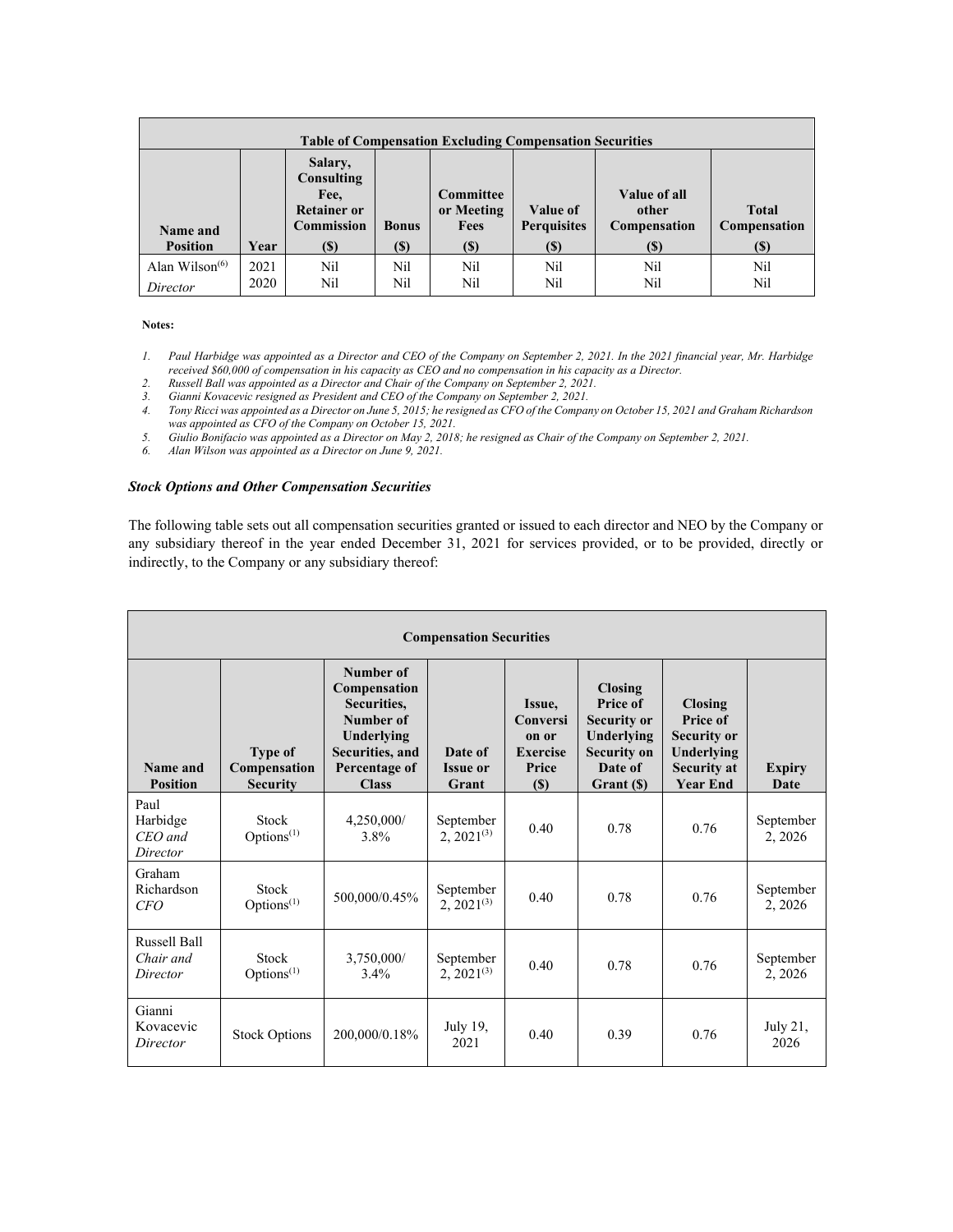| <b>Compensation Securities</b>  |                                                   |                                                                                                                         |                                     |                                                                |                                                                                                               |                                                                                                         |                       |
|---------------------------------|---------------------------------------------------|-------------------------------------------------------------------------------------------------------------------------|-------------------------------------|----------------------------------------------------------------|---------------------------------------------------------------------------------------------------------------|---------------------------------------------------------------------------------------------------------|-----------------------|
| Name and<br><b>Position</b>     | <b>Type of</b><br>Compensation<br><b>Security</b> | Number of<br>Compensation<br>Securities,<br>Number of<br>Underlying<br>Securities, and<br>Percentage of<br><b>Class</b> | Date of<br><b>Issue or</b><br>Grant | Issue,<br>Conversi<br>on or<br><b>Exercise</b><br>Price<br>(S) | <b>Closing</b><br>Price of<br><b>Security or</b><br>Underlying<br><b>Security on</b><br>Date of<br>Grant (\$) | <b>Closing</b><br>Price of<br><b>Security or</b><br>Underlying<br><b>Security at</b><br><b>Year End</b> | <b>Expiry</b><br>Date |
| Tony Ricci<br>Director          | <b>Stock Options</b>                              | 500,000/0.45%                                                                                                           | July 19,<br>2021                    | 0.40                                                           | 0.39                                                                                                          | 0.76                                                                                                    | July 21,<br>2026      |
| Giulio<br>Bonifacio<br>Director | <b>Stock Options</b>                              | 600,000/0.54%                                                                                                           | July 19,<br>2021                    | 0.40                                                           | 0.39                                                                                                          | 0.76                                                                                                    | July 21,<br>2026      |
| Alan Wilson<br>Director         | <b>Stock Options</b>                              | 325,000/0.29%                                                                                                           | June 9,<br>2021                     | 0.60                                                           | 0.57                                                                                                          | 0.76                                                                                                    | June 8,<br>2026       |

- *1. These stock options vest as to 33⅓% on the date of grant, 33⅓% one year from the date of grant and 33⅓% two years from the date of grant.*
- *2. The percentage of class was calculated on a partially diluted basis including 96,772,338 common shares and 15,000,000 stock options of the Company outstanding.*
- 3. On September 2, 2021 the Company and each grantee entered into agreements pursuant to which the Company agreed to grant options to *each grantee ("Grant Agreements"). The Board approved the Grant Agreements on September 2, 2021. Pursuant to the Grant Agreements*  the exercise price of each option was equal to the fair market value of a common share of the Company on that date being the five day volume *weighted average price of a common share as of September 2, 2021. Shareholder approval of the long term incentive plan was received on October 15, 2021.*

As at December 31, 2021:

- (a) Mr. Harbidge held 4,250,000 stock options which are exercisable at \$0.40 per share until expiry on September 2, 2026.
- (b) Mr. Ball held 3,750,000 stock options which are exercisable at \$0.40 per share until expiry on September 2, 2026.
- (c) Mr. Kovacevic held 300,000 stock options which are exercisable at \$0.23 per share until expiry on July 24, 2025, and 200,000 stock options which are exercisable at \$0.40 per share until expiry on July 21, 2026.
- (d) Mr. Ricci held 250,000 stock options which are exercisable at \$0.40 per share until expiry on May 10, 2023, and 500,000 stock options which are exercisable at \$0.23 per share until expiry on July 21, 2026.
- (e) Mr. Bonifacio held 865,000 stock options which are exercisable at \$0.40 per share until expiry on May 10, 2023, and 600,000 stock options which are exercisable at \$0.40 per share until expiry on July 21, 2026.
- (f) Mr. Wilson held 325,000 stock options which are exercisable at \$0.60 per share until expiry on June 9, 2026.
- (g) Mr. Richardson held 500,000 stock options which are exercisable at \$0.40 per share until expiry on September 2, 2026.

#### *Exercise of Compensation Securities by Directors and NEOs*

Other than as set forth in the table below, no director or NEO exercised any compensation securities during the year ended December 31, 2021.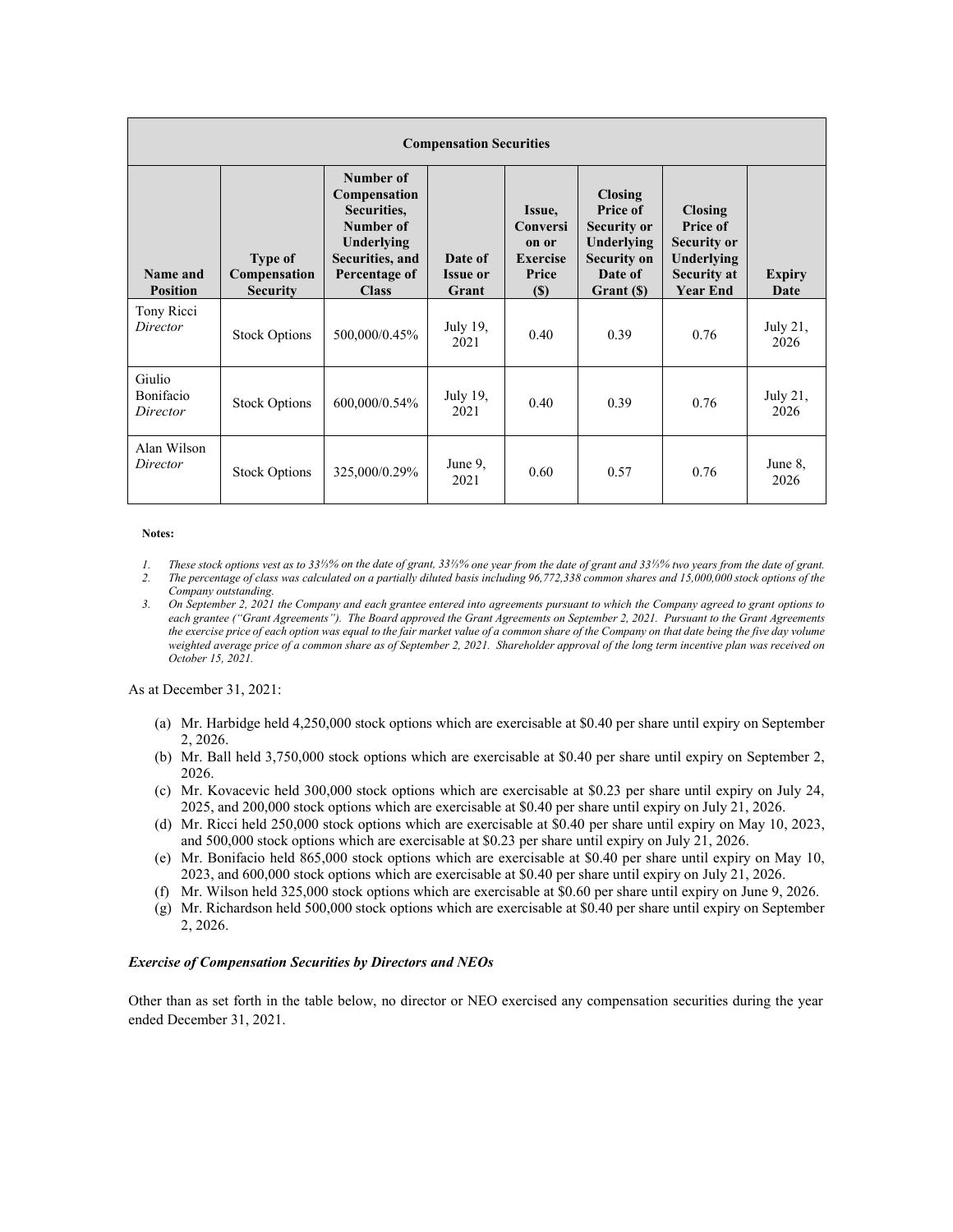| <b>Exercise of Compensation Securities by Directors and NEOs</b> |                                                   |                                                    |                                                           |                     |                                                                          |                                                                                                     |                                                 |
|------------------------------------------------------------------|---------------------------------------------------|----------------------------------------------------|-----------------------------------------------------------|---------------------|--------------------------------------------------------------------------|-----------------------------------------------------------------------------------------------------|-------------------------------------------------|
| Name and<br><b>Position</b>                                      | <b>Type of</b><br>Compensation<br><b>Security</b> | Number of<br>underlying<br>securities<br>exercised | <b>Exercise</b><br>price<br>per<br>security<br><b>(S)</b> | Date of<br>exercise | <b>Closing</b><br>price per<br>security<br>on date of<br>exercise<br>(S) | <b>Difference</b><br>between<br>exercise<br>price and<br>closing<br>price on<br>date of<br>exercise | <b>Total</b><br>value on<br>exercise<br>date(S) |
| Gianni<br>Kovacevic<br>Director                                  | <b>Stock Options</b>                              | 200,000                                            | 0.23                                                      | September<br>1,2021 | 0.46                                                                     | 0.23                                                                                                | 46,000                                          |
|                                                                  | <b>Stock Options</b>                              | 250,000                                            | 0.23                                                      | August 27,<br>2021  | 0.41                                                                     | 0.18                                                                                                | 45,000                                          |
|                                                                  | <b>Stock Options</b>                              | 100,000                                            | 0.40                                                      | July 7,<br>2021     | 0.39                                                                     | $-0.01$                                                                                             | $-1,000$                                        |
|                                                                  | <b>Stock Options</b>                              | 100,000                                            | 0.40                                                      | June 21,<br>2021    | 0.50                                                                     | 0.10                                                                                                | 10,000                                          |
| Tony Ricci<br>Director                                           | <b>Stock Options</b>                              | 237,500                                            | 0.40                                                      | September<br>1,2021 | 0.46                                                                     | 0.06                                                                                                | 14,250                                          |
|                                                                  | <b>Stock Options</b>                              | 500,000                                            | 0.23                                                      | July 8,<br>2021     | 0.40                                                                     | 0.17                                                                                                | 85,000                                          |
| Giulio Bonifacio<br>Director                                     | <b>Stock Options</b>                              | 135,000                                            | 0.40                                                      | August 30,<br>2021  | 0.41                                                                     | 0.01                                                                                                | 1,350                                           |
|                                                                  | <b>Stock Options</b>                              | 600,000                                            | 0.23                                                      | July 8,<br>2021     | 0.40                                                                     | 0.17                                                                                                | 102,000                                         |

# *Stock Options and other Incentive Plans*

The Company's stock option plan (the "**Legacy Plan**") was adopted by the Board in 2014 and ratified by Shareholders on April 22, 2021. The Legacy Plan is a "rolling" stock option plan, whereby the aggregate number of Common Shares reserved for issuance, together with any other Common Shares reserved for issuance under any other plan or agreement of the Company, shall not exceed ten (10%) percent of the total number of issued Common Shares (calculated on a nondiluted basis) at the time an option is granted. The Legacy Plan provides that the Board may, from time to time, in its discretion, grant to directors, officers, employees, consultants and other personnel of the Company and its subsidiaries or affiliates, options to purchase Common Shares. As at the date of this Circular, there were 5,350,000 options outstanding under the Legacy Plan. The Company does not plan to make any grants under the Legacy Plan going forward. All stock options granted under the Legacy Plan will continue to be governed by the terms thereof.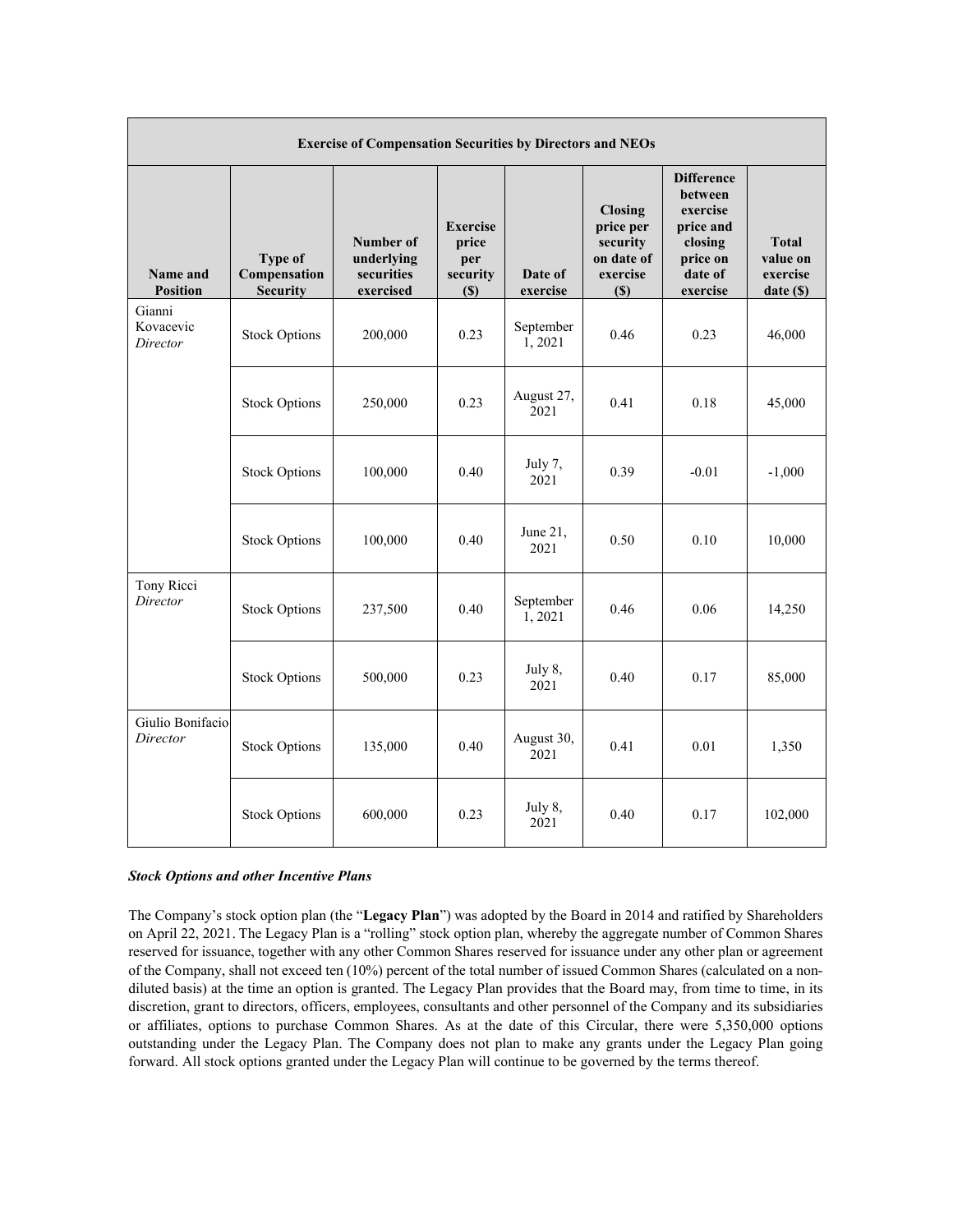On September 2, 2021, the Board adopted a long term incentive plan (the "**LTIP**") which provides for the granting of deferred share units, restricted share units, performance share units and stock options (collectively, "**Awards**"). The LTIP was approved by Shareholders at a special meeting held on October 15, 2021. Under the terms of the LTIP, the Board or, if authorized by the Board, a committee of the Company may from time to time grant Awards to eligible participants, including directors, officers, senior executives, consultants, management company employees and other employees of the Company or a subsidiary. Participation in the LTIP is voluntary and, if an eligible participant agrees to participate, the grants of Awards will be evidenced by a grant agreement with each such participant. A maximum of 19,296,967 Common Shares are reserved for issuance under the LTIP (together with any other share-based compensation arrangement, including the Legacy Plan).

#### *Employment, consulting and management agreements*

The Company or any subsidiary thereof has not entered into any agreement or arrangement under which compensation was provided during the most recently completed financial year or is payable in respect of services provided to the Company or any of its subsidiaries that were (a) performed by a director or NEO, or (b) performed by any other party but are services typically provided by a director or a NEO.

#### *Paul Harbidge*

The Company entered into an employment agreement with Paul Harbidge effective September 5, 2021. Mr. Harbidge is employed as Chief Executive Officer of the Company. As compensation, Mr. Harbidge receives an annual base salary of \$240,000 and is eligible to receive an annual performance bonus based on the achievement of corporate key performance indicators and individual objectives and long term incentives under the Company's LTIP. Mr. Harbidge is also eligible to participate in the Company's health and wellness plan and will be reimbursed for all reasonable documented out-of-pocket expenses. In the event of a change of control (as defined in the agreement) if in the twelve month period following such change of control, the Company ends Mr. Harbidge's employment or any other triggering events occur under the agreement, Mr. Harbidge will be entitled to 24 months of his base salary and short term incentives, any unvested stock options or other equity awards granted will vest and Mr. Harbidge will be eligible to continue to participate in the Company's health and wellness benefits for 24 months or in lieu thereof, the Company can opt to make a payment equal to 15% of Mr. Harbidge's base salary for that 24 month period. If the Company ends Mr. Harbidge's employment without cause and then within six months of the date of termination there is a change of control, the Company must notify Mr. Harbidge of the change of control and he will be eligible for his change of control payments, less any compensation and benefits previously paid out on termination. In addition, he will be eligible for an additional cash payment equal to the difference between the share price on the day prior to the change of control, less the strike price of any options cancelled as a result of the termination.

# *Graham Richardson*

The Company entered into an employment agreement with Graham Richardson effective October 15, 2021. Mr. Richardson is employed as Vice President and Chief Financial Officer of the Company. As compensation, Mr. Richardson receives an annual base salary of \$230,000 and is eligible to receive an annual performance bonus based on the achievement of corporate key performance indicators and individual objectives and long term incentives under the Company's LTIP. Mr. Richardson is also eligible to participate in the Company's health and wellness benefit plans and will be reimbursed for all reasonable documented out-of-pocket expenses properly incurred in the normal course of his duties. If the Company terminates Mr. Richardson's employment without just cause, he will be entitled to 12 months of his base salary and short term incentives; 25% of unvested stock options and equity awards granted will vest (and the remaining 75% will expire); and all vested stock options will remain exercisable until the earlier of (i) the expiry date of such stock options or (ii) the  $90<sup>th</sup>$  day following the termination date.

If in the 12 month period following a change of control (as defined in the agreement), the Company ends Mr. Richardson's employment without just cause or any other triggering event occurs under the agreement, Mr. Richardson will be entitled to 24 months of his base salary and short term incentives, any unvested stock options or other equity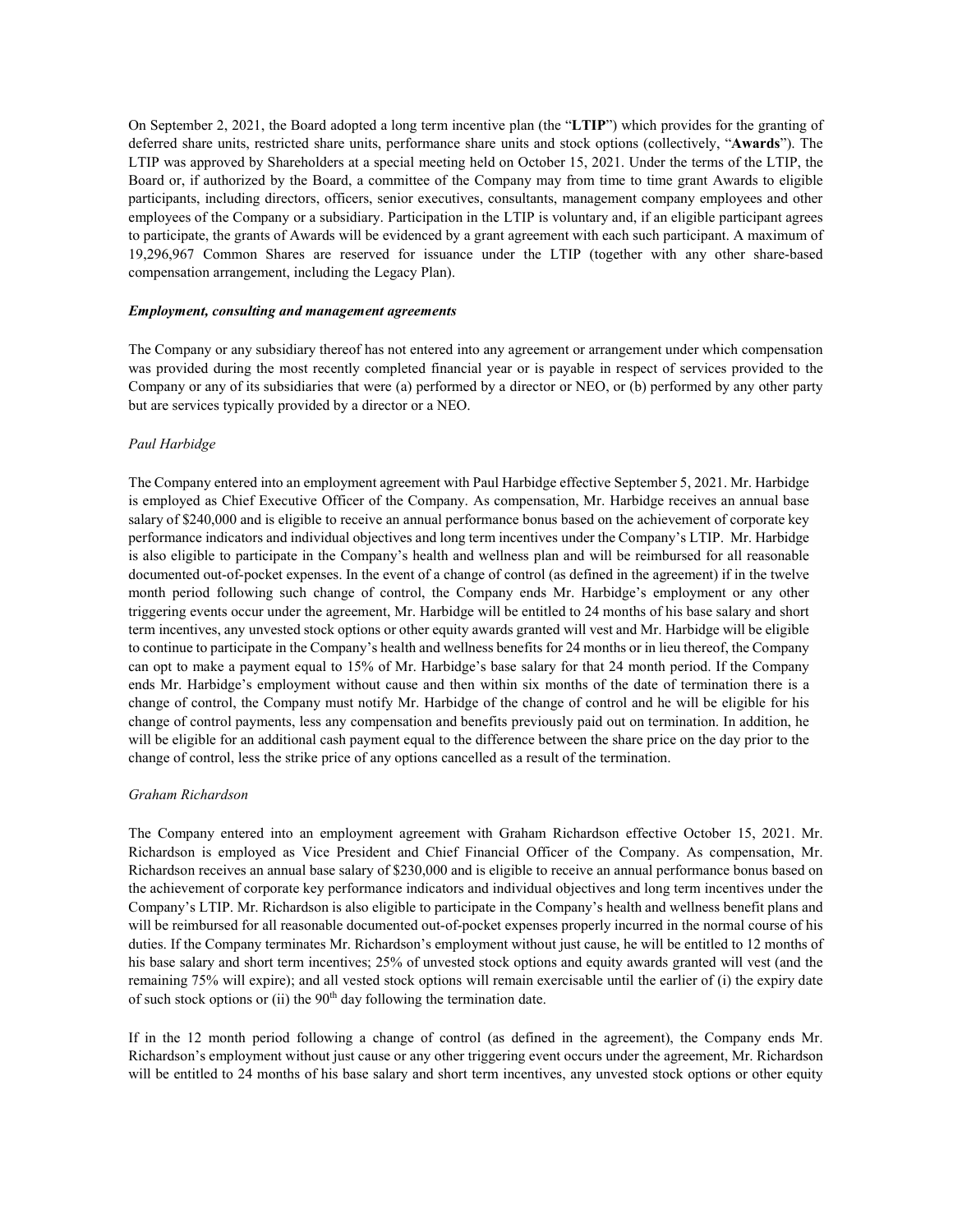awards granted will vest and Mr. Richardson will be eligible to continue to participate in the Company's health and wellness benefits for 24 months or in lieu thereof, the Company can opt to make a payment equal to 15% of Mr. Richardson's base salary for that 24 month period. If the Company ends Mr. Richardson's employment without just cause and then within six months of the date of termination there is a change of control, the Company must notify Mr. Richardson of the change of control and he will be eligible for his change of control payments plus an additional cash payment equal to the difference between the share price on the day prior to the change of control less the strike price of any options cancelled as a result of his termination, less any compensation and benefits previously paid out on termination.

# *Oversight and description of Director and Named Executive Officer compensation*

The CGCC assists the Board with respect to setting director and NEO compensation and assesses and makes recommendations to the Board regarding certain compensation-related matters as delegated to the CGCC by the Board. The compensation of directors and NEOs are reviewed by the CGCC on an annual basis.

The Company's compensation program is intended to attract, motivate, reward and retain the management talent needed to achieve the Company's business objectives of improving overall corporate performance and creating long-term value for the Company's shareholders. The compensation program is intended to reward executive officers on the basis of individual performance and achievement of corporate objectives, including the advancement of the exploration and development goals of the Company. The Company's current compensation program is comprised of base salary or fees, short term incentives such as discretionary bonuses and long term incentives such as Awards.

As described under the heading "Stock Options and other Incentive Plans", the shareholders of the Company approved the LTIP on October 15, 2021. Under the LTIP, eligible participants, which many include directors and NEOs of the Company, may be granted compensation securities that were not previously available under the Legacy Plan including deferred share units, performance share units and restricted share units. As such, going forward, directors and NEOs of the Company may be compensated with these types of securities.

# *Pension Plan Benefits*

The Company does not have any pension, retirement or deferred compensation plans, including defined contribution plans.

# **SECURITIES AUTHORIZED FOR ISSUANCE UNDER EQUITY COMPENSATION PLANS**

The only equity compensation plans that the Company has in place are the Legacy Plan and the LTIP, both of which are administered by the Board. The number of Common Shares issuable under the LTIP, together with all of the Company's other share compensation arrangements (including the Legacy Plan), may not exceed 19,296,967 Common Shares.

| <b>Plan Category</b>                                            | Number of securities to be<br>issued upon exercise of<br>outstanding options and<br>rights | Weighted-average<br>exercise price of<br>outstanding options | Number of securities remaining<br>available for future issuance under<br>equity compensation plans<br>(excluding securities reflected in<br>column (a)) |
|-----------------------------------------------------------------|--------------------------------------------------------------------------------------------|--------------------------------------------------------------|---------------------------------------------------------------------------------------------------------------------------------------------------------|
| Equity compensation<br>plans approved by<br>securityholders     | 15,119,000 Common<br>Shares <sup>(1)</sup>                                                 | \$0.40                                                       | 2,933,467 Common Shares <sup>(2)</sup>                                                                                                                  |
| Equity compensation<br>plans not approved by<br>securityholders | N/A                                                                                        | N/A                                                          | N/A                                                                                                                                                     |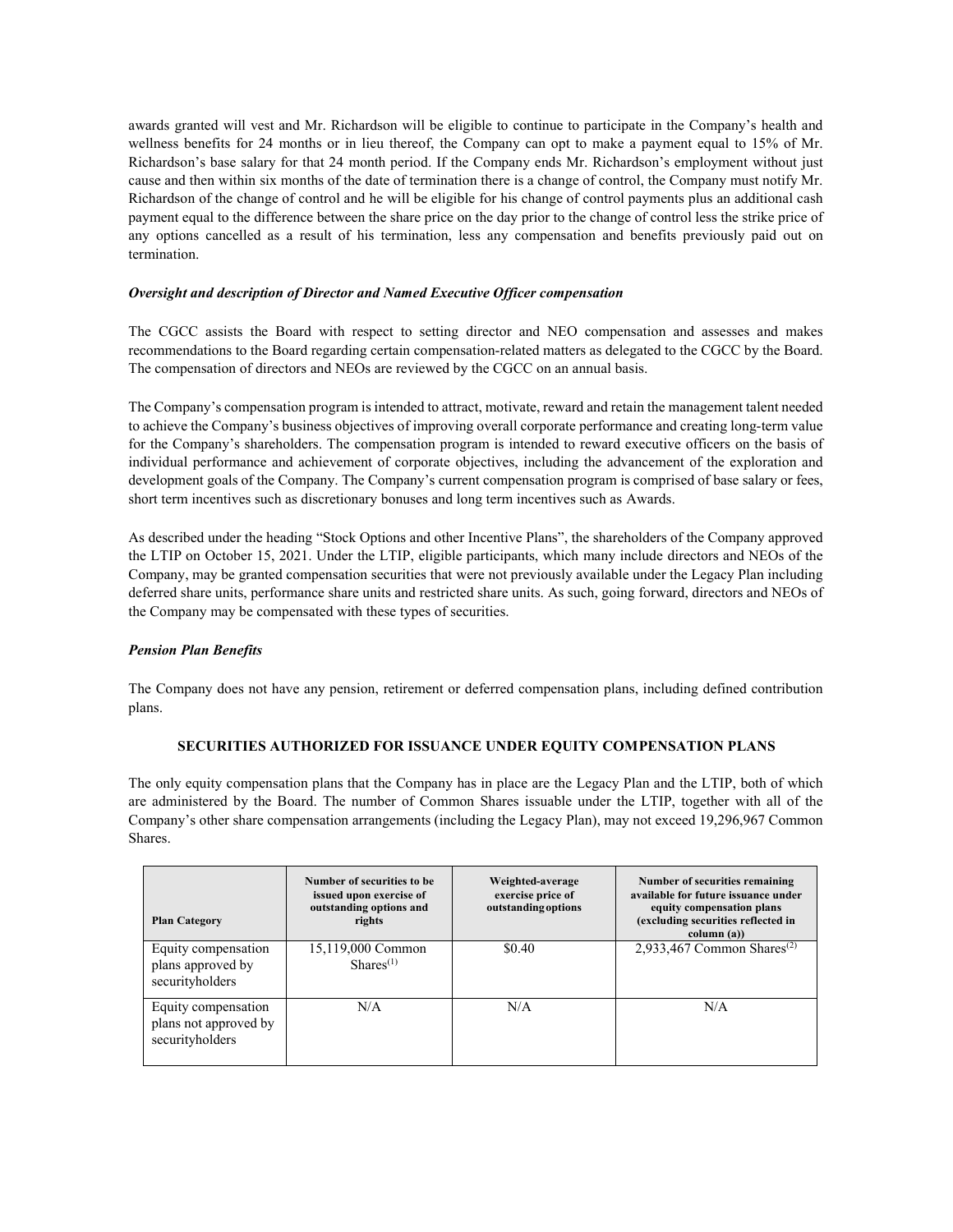| Total | 15,119,000 Common | \$0.40 | 2,933,467 Common Shares <sup><math>(2)</math></sup> |
|-------|-------------------|--------|-----------------------------------------------------|
|       | $Shares^{(1)}$    |        |                                                     |
|       |                   |        |                                                     |

*1. The Company does not have any warrants outstanding under any equity compensation plans.*

*2. This total represents the total available under the Legacy Plan and the LTIP, based on the Company's 96,772,338 issued and outstanding Common Shares as at December 31, 2021.*

## **INDEBTEDNESS OF DIRECTORS, EXECUTIVE OFFICERS AND SENIOR OFFICERS**

No person who is or at any time during the most recently completed financial year was a director, executive officer or senior officer of the Company, no proposed nominee for election as a director of the Company, and no associate of any of the foregoing persons has been indebted to the Company at any time since the commencement of the Company's last completed financial year. No guarantee, support agreement, letter of credit or other similar arrangement or understanding has been provided by the Company at any time since the beginning of the most recently completed financial year with respect to any indebtedness of any such person.

# **INTEREST OF INFORMED PERSONS IN MATERIAL TRANSACTIONS**

Other than as previously disclosed in the Circular or as disclosed below, no informed person (a director, officer or holder of 10% or more of the Common Shares) or proposed nominee for election as a director of the Company or any associate or affiliate of any such informed person or proposed nominee, has any material interest, direct or indirect, in any material transaction since the commencement of the Company's last completed financial year or in any proposed transaction, which, in either case, has materially affected or will materially affect the Company or any of its subsidiaries.

On September 16, 2021, the Company completed a non-brokered private placement offering of units of the Company at a price of \$0.40 per unit for aggregate gross proceeds of \$5,000,000. Each unit consisted of one Common Share and one share purchase warrant exercisable at a price of \$0.60 for a five-year period. Paul Harbidge and Russell Ball subscribed for a total of 3,000,000 units under the offering for aggregate proceeds to the Company of \$1,200,000.

# **MANAGEMENT CONTRACTS**

The management functions of the Company are performed by its directors and executive officers. The Company has no other management agreements or arrangements under which such management functions are performed by persons other than the directors and executive officers of the Company.

# **ADDITIONAL INFORMATION**

The audited financial statements of the Company for the year ended December 31, 2020 and the report of the auditor thereon will be placed before the Meeting. The consolidated audited financial statements, report of the auditor and management's discussion and analysis have been mailed to all shareholders.

Additional information relating to the Company is on SEDAR at www.sedar.com. Shareholders may contact the Company at its registered offices at Suite 910 – 800 West Pender Street, Vancouver, British Columbia V6C 2V6, to request copies of the Company's financial statements and MD&A. Financial information is provided in the Company's comparative financial statements and MD&A for its most recently completed financial year which are filed on SEDAR.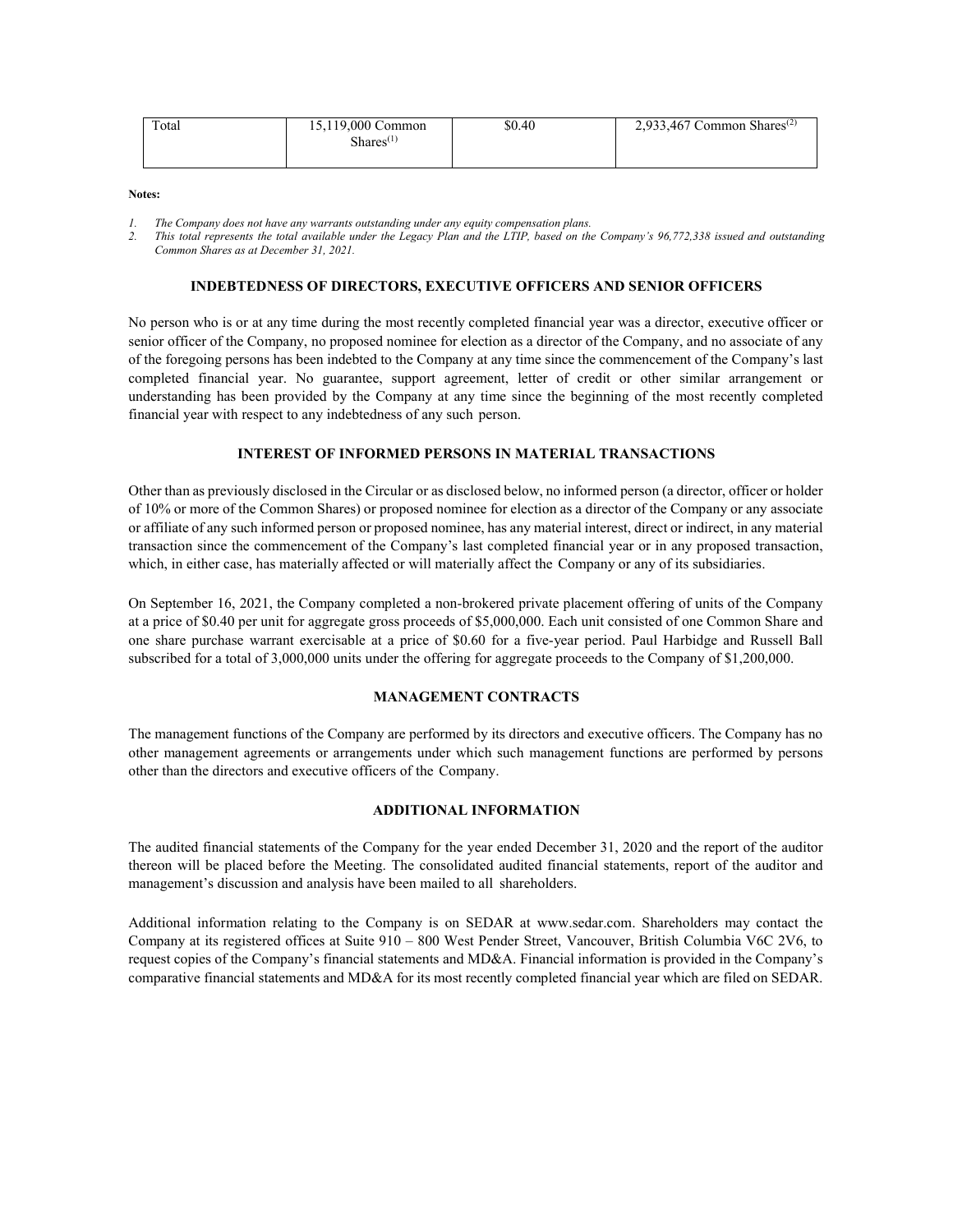# **BOARD APPROVAL**

The contents of this Circular have been approved, and the delivery of it to each shareholder of the Company entitled thereto and to the appropriate regulatory agencies has been authorized, by the Board.

DATED at Vancouver, British Columbia, this 14<sup>th</sup> day of March, 2022.

# **BY ORDER OF THE BOARD**

*"Russell Ball"*

Russell Ball Chair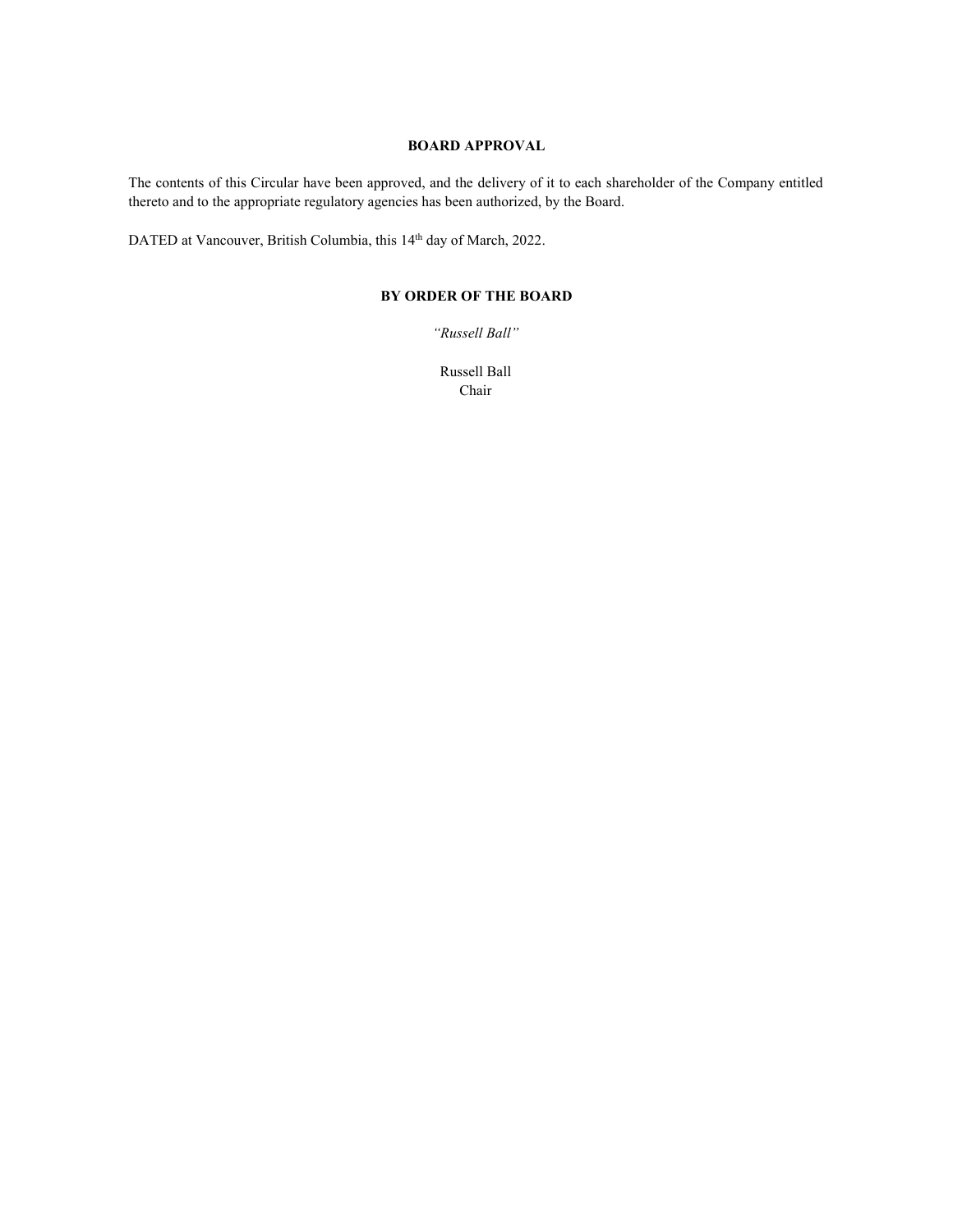## **Appendix "A"**

#### **Audit Committee Charter**

#### **1.0 Purpose of the Committee**

**1.1** The Audit Committee represents the Board in discharging its responsibility relating to the accounting, reporting and financial practices of the Company and its subsidiaries, and has general responsibility for oversight of internal controls, accounting and auditing activities and legal compliance of the Company and its subsidiaries.

#### **2.0 Members of the Committee**

**2.1** The Audit Committee shall consist of no less than three directors, a majority of whom shall be "independent" as defined under NI 52-110, while the Company is in the developmental stage of its business. The members of the Audit Committee shall be selected annually by the Board and shall serve at the pleasure of the Board.

**2.2** At least one member of the Audit Committee must be "financially literate" as defined under NI 52- 110, having sufficient accounting or related financial management expertise to read and understand a set of financial statements, including the related notes, that present a breadth and level of complexity of the accounting issues that are generally comparable to the breadth and complexity of the issues that can reasonably be expected to be raised by the Company's financial statements.

#### **3.0 Meeting Requirements**

**3.1** The Audit Committee will, where possible, meet on a regular basis at least once every quarter, and will hold special meetings as it deems necessary or appropriate in its judgment. Meetings may be held in person or telephonically, and shall be at such times and places as the Audit Committee determines. Without meeting, the Audit Committee may act by unanimous written consent of all members which shall constitute a meeting for the purposes of this charter.

**3.2** A majority of the members of the Audit Committee shall constitute a quorum.

#### **4.0 Duties and Responsibilities**

The Audit Committee's function is one of oversight only and shall not relieve Management of its responsibilities for preparing financial statements which accurately and fairly present the Company's financial results and conditions or the responsibilities of the external auditors relating to the audit or review of financial statements. Specifically, the Audit Committee will:

- (a) have the authority with respect to the appointment, retention or discharge of the independent public accountants as auditors of the Company (the "auditors") who perform the annual audit in accordance with applicable securities laws, and who shall be ultimately accountable to the Board through the Audit Committee;
- (b) review with the auditors the scope of the audit and the results of the annual audit examination by the auditors, including any reports of the auditors prepared in connection with the annual audit;
- (c) review information, including written statements from the auditors, concerning any relationships between the auditors and the Company or any other relationships that may adversely affect the independence of the auditors and assess the independence of the auditors;
- (d) review and discuss with Management and the auditors the Company's audited financial statements and accompanying MD&A, including a discussion with the auditors of their judgments as to the quality of the Company's accounting principles and report on them to the Board;